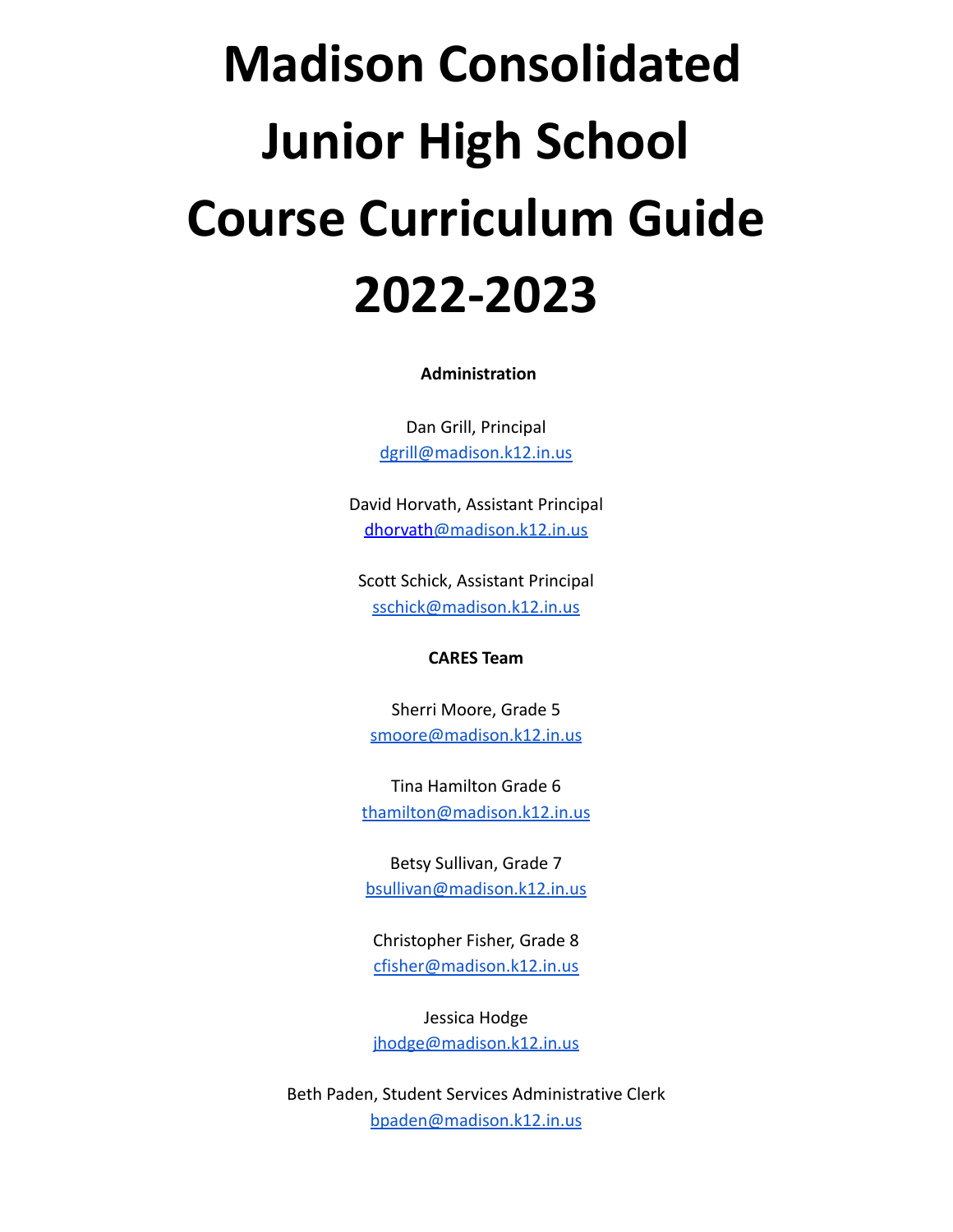#### **General Information**

The information contained in this pamphlet was compiled by the Madison Consolidated Junior High School in cooperation with the administration and all departments within the school. This information is made available to all students during the second semester of each school year to assist them with academic planning. Students and parents should note the course recommendations . The recommendations inform the student of the requirements that should be completed before registering for the course. Students and parents should also note the prerequisites that exist for high school credit classes that are taken at MJHS. The selection and request of courses is the responsibility of the student and their parent/guardian. School counselors are available to guide students with their course selections. Course fees are not set until the start of the school year and fees are subject to change due to course selections. Courses listed in the curriculum guide may not be offered each year based on staffing availability, lack of student interest, or scheduling issues.

#### **Important Terms**

"High school diploma" means a certificate of graduation issued by the governing body of a school corporation certifying that the student has satisfied the minimum requirements for graduation from a high school of the school corporation. **Specifically labeled 7th and 8th Grade classes fulfill MCHS Core 40 graduation requirements.**

"Credit" will mean the satisfactory completion of a course(s) that an Indiana Department of Education approved course, follows Indiana academic standards, and meets the specified instructional minutes per class per day. Credit is awarded when a passing grade is achieved in the 18 weeks or 36 weeks course. Madison Consolidated High School requires a total of 40 earned credits for the Core 40 Diploma, and 47 earned credits for the Core 40 Diploma with Academic Honors and Core 40 Diploma with Technical Honors. **Specifically labeled classes are available for high school credit. The following conditions shall apply to all courses taken for high school credit at MJHS**

- The courses taken at the junior high will be the equivalent to the existing high school courses, covering the same academic standards and be taught by a highly qualified teacher.
- Grades and credits for the course must be included on the student's transcript and factored into the high school cumulative GPA.
- NCAA eligibility rules provide that high school courses taken in Grade 8 must appear on the high school transcript with a grade and a credit to satisfy core curriculum requirements for college eligibility.
- Students taking the following high school courses at the junior high level must pass at 80% proficiency or the course will be taken again at the high school level: Spanish I, Algebra I, Honors Geometry, Integrated Chemistry-Physics, Introduction to 2D Art, Introduction to 3D Art, Health, Preparing for College and Careers, Introduction to Agriculture/Food/Natural Resources, and PLTW Engineering and Design.
- Grades will not appear on the high school transcript if the student does not meet 80% proficiency.

"Core" - Courses in Math, English Language Arts, Science, Social Studies

"Elective" - Courses students may take in order to develop a skill in a specific area of interest.

"Enrichment" - Courses built to fine tune skills, complete in depth student choice projects, and service learning.

"Semesters" - 18 weeks or half the school year

"Prerequisites" - Conditions that should be met before the class can be taken.

#### **Diploma Requirements**

With the passage of Graduation Pathways, high school students are now able to individualize their graduation requirements to align to their postsecondary goal. No longer must all students fit into the same academic mold, but rather, they can choose the options that best meet their postsecondary needs and aspirations. Students can create pathways that serve their educational interests and prepares them for postsecondary educational and career opportunities. You will work with school counselors to create your pathway.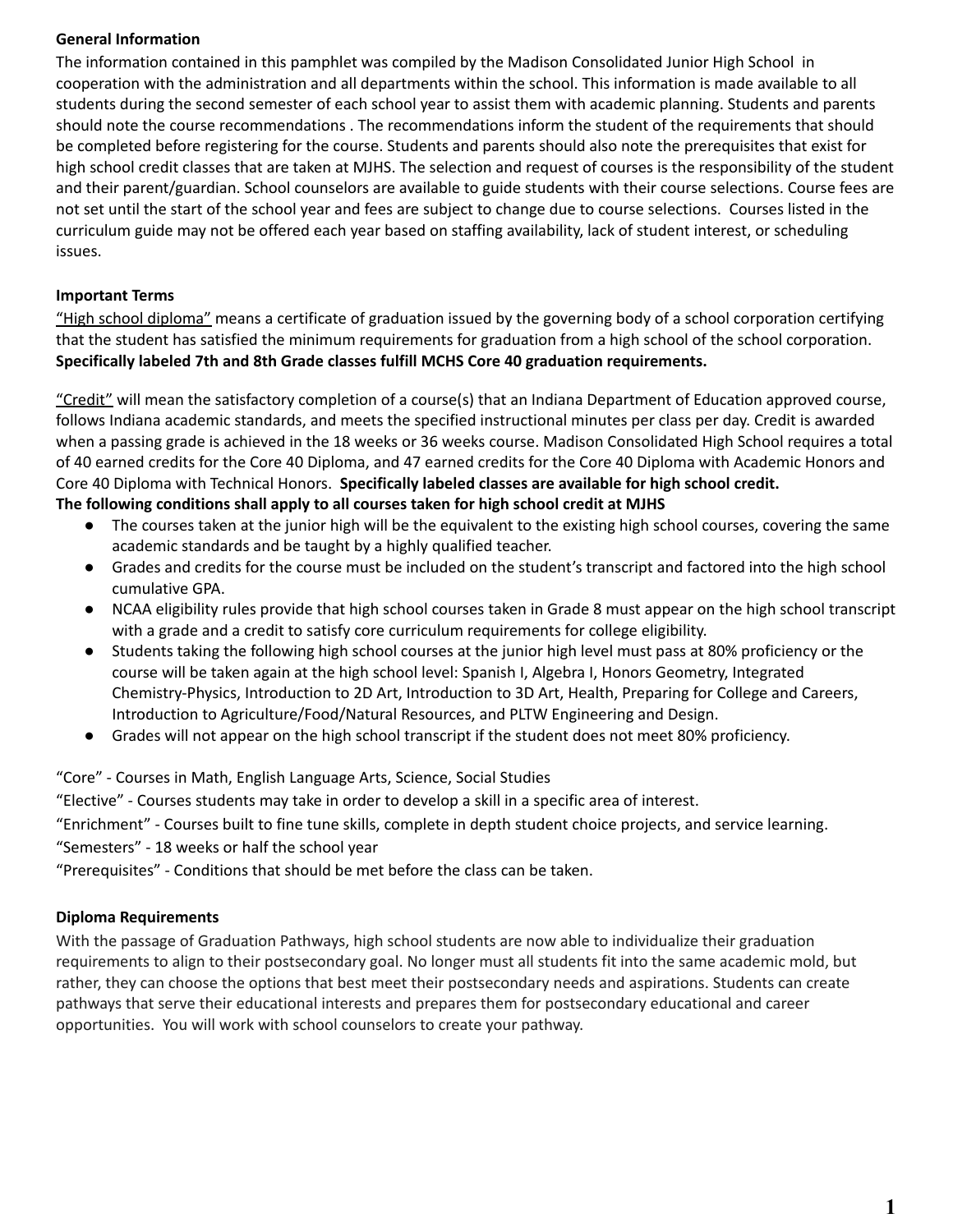## Graduation Course and Credit Requirements (Class of 2016 & Beyond)

| <b>English/ Language Arts</b>              | 8 credits                                                                            |
|--------------------------------------------|--------------------------------------------------------------------------------------|
|                                            | Including a balance of literature, composition and speech                            |
| <b>Mathematics</b>                         | 6 credits (in grades 9-12)                                                           |
|                                            | 2 credits: Algebra I                                                                 |
|                                            | 2 credits: Geometry                                                                  |
|                                            | 2 credits: Algebra II                                                                |
|                                            | Students must take a math or quantitative reasoning course each year in high school. |
| <b>Science</b>                             | 6 credits                                                                            |
|                                            | 2 credits: Biology I                                                                 |
|                                            | 2 credits: Chemistry I or Physics I or                                               |
|                                            | <b>Integrated Chemistry-Physics</b>                                                  |
|                                            | 2 credits: any Core 40 science course                                                |
| <b>Social Studies</b>                      | 6 credits                                                                            |
|                                            | 2 credits: U.S. History                                                              |
|                                            | 1 credit: U.S. Government                                                            |
|                                            | 1 credit: Economics                                                                  |
|                                            | 2 credits: World History/Civilization or Geography/History of the World              |
| <b>Directed Electives</b>                  | 5 credits                                                                            |
|                                            | World Languages                                                                      |
|                                            | Fine Arts: (Art, Band, Choir, Theatre)                                               |
|                                            | Career/Technical Area of Choice                                                      |
| <b>Physical Education</b>                  | 2 credits                                                                            |
| <b>Health and Wellness</b>                 | 1 credit                                                                             |
| <b>Preparing for College &amp; Careers</b> | 1 credit                                                                             |
| Electives*                                 | Choose any courses from which the prerequisites have been met.                       |
|                                            | (Career and Career Pathway courses recommended)                                      |



 $(MCHS = 47 \text{ credits})$ 

For the *Core 40 with Academic Honors* diploma, students must:

- ●Complete all requirements for Core 40. (See next page)
- ●Earn 2 additional Core 40 math credits. (8 credits total)
- Earn 6-8 Core 40 world language credits.
- *(6 credits in one language or 4 credits each in two languages)*
- Earn 2 Core 40 fine arts credits. (Art, Band, Choir, or Theatre)
- ●Earn a grade of a "C" or better in courses that will count toward the diploma.
- ●Have a grade point average of a "B" or better.
- ●Complete one of the following:
	- A. Earn 4 credits in 2 or more AP courses and take corresponding AP exams
	- B. Earn 6 verifiable transcripted college credits in dual credit courses from the approved dual credit list.
	- C. Earn two of the following:
		- A minimum of 3 verifiable transcripted college credits from the approved dual credit list,
		- 2 credits in AP courses and corresponding AP exams,
		- 2 credits in IB standard level courses and corresponding IB exams
	- D. Earn a combined score of 1260 or higher on the SAT critical reading, mathematics and writing sections and a minimum score of 560 on M and 590ERW.
	- E. Earn an ACT composite score of 26 or higher and complete written section

**INDIANA C**•RE4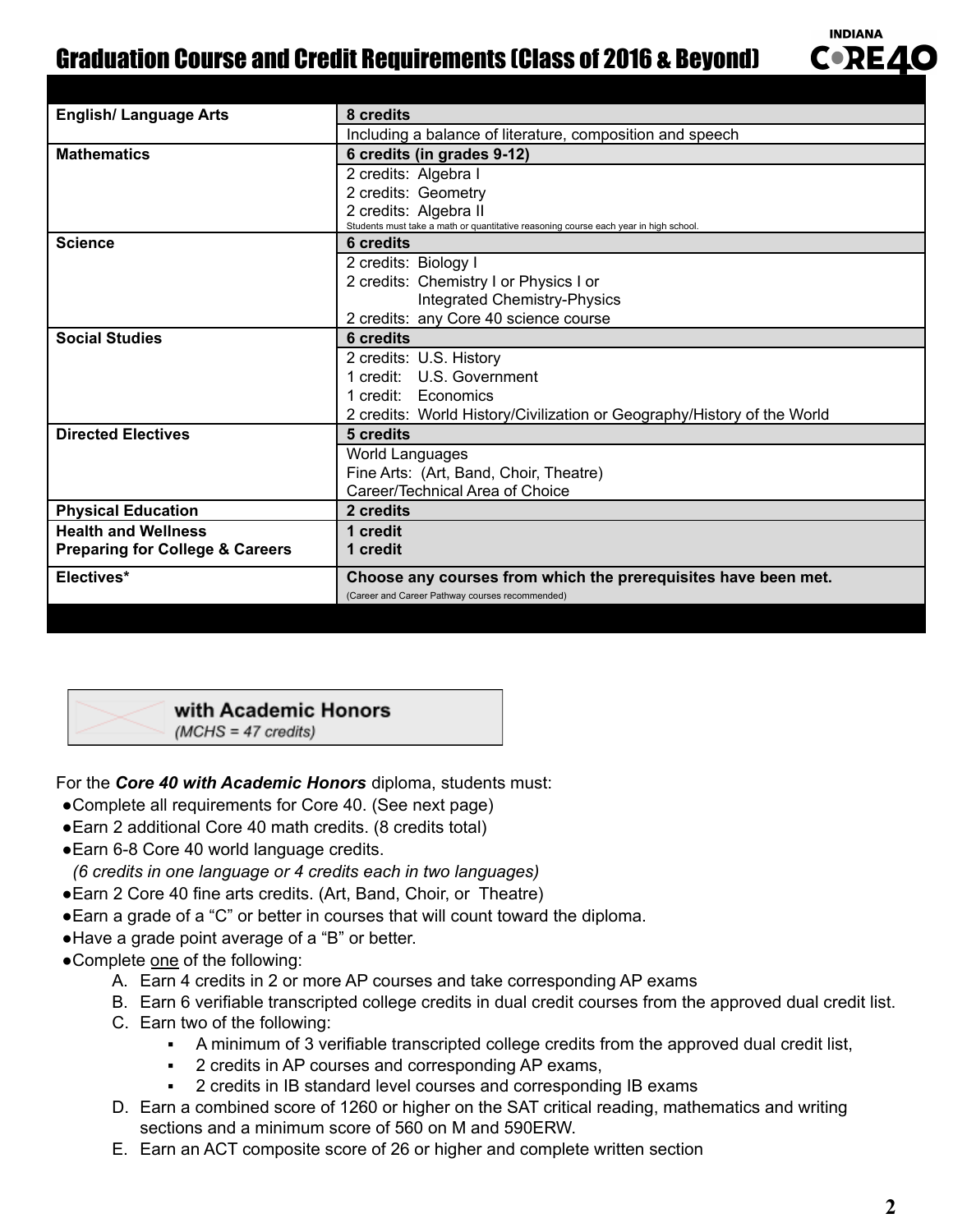#### with Technical Honors

 $(MCHS = 47$  Credits)

For the *Core 40 with Technical Honors* diploma, students must:

- ●Complete all requirements for Core 40. (See above)
- ●Earn 6 credits in the college and career preparation courses in a state-approved College & Career Pathway and one of the following:
	- o Pathway designated industry-based certification or credential, or
	- o Pathway dual credits from the lists of priority courses resulting in 6 transcripted college credits
- ●Earn a grade of "C" or better in courses that will count toward the diploma.
- ●Have a grade point average of a "B" or better.
- ●Complete one of the following:
	- A. Any one of the options (A-E) of the Core 40 w/ Academic Honors
	- B. Score at or above the following levels on WorkKeys: Reading for Information Level 6; Applied Mathematics - Level 6; Locating Information - Level 5
	- C. Earn the following minimum scores) on Accuplacer: Writing 80, Reading 90, Math 75.
	- D. Earn the following minimum score(s) on the Compass; Algebra 66, Writing 70, Reading 80

|    | <b>Graduation Requirements</b>                                                                                                        | <b>Graduation Pathway Options</b>                                                                                                                                                                                                                                                                                                                                                                                                                                                                                                                                                                                                                                                                                                                                                                                                                                                       |
|----|---------------------------------------------------------------------------------------------------------------------------------------|-----------------------------------------------------------------------------------------------------------------------------------------------------------------------------------------------------------------------------------------------------------------------------------------------------------------------------------------------------------------------------------------------------------------------------------------------------------------------------------------------------------------------------------------------------------------------------------------------------------------------------------------------------------------------------------------------------------------------------------------------------------------------------------------------------------------------------------------------------------------------------------------|
|    | 1) High School Diploma                                                                                                                | Meet the statutorily defined diploma credit and curricular requirements.                                                                                                                                                                                                                                                                                                                                                                                                                                                                                                                                                                                                                                                                                                                                                                                                                |
| 2) | <b>Learn and Demonstrate</b><br><b>Employability Skills<sup>1</sup></b><br>(Students must complete at least<br>one of the following.) | Learn employability skills standards through locally developed<br>programs. Employability skills are demonstrated by one the following:<br><b>Project-Based Learning Experience; OR</b><br>• Service-Based Learning Experience; OR<br>• Work-Based Learning Experience. <sup>2</sup>                                                                                                                                                                                                                                                                                                                                                                                                                                                                                                                                                                                                    |
| 3) | <b>Postsecondary-Ready</b><br>Competencies <sup>3</sup><br>(Students must complete at least<br>one of the following.)                 | Honors Diploma: Fulfill all requirements of either the Academic<br>or Technical Honors diploma; OR<br>• ACT: College-ready benchmarks; OR<br>SAT: College-ready benchmarks; OR<br><b>ASVAB</b> : Earn at least a minimum AFQT score to qualify for<br>placement into one of the branches of the US military; OR<br>• State- and Industry-recognized Credential or Certification; OR<br>State-, Federal-, or Industry-recognized Apprenticeship; OR<br><b>Career-Technical Education Concentrator: Must earn a C</b><br>average or higher in at least 6 high school credits in a career<br>sequence; OR<br>• AP/IB/Dual Credit/Cambridge International courses or CLEP<br><b>Exams:</b> Must earn a C average or higher in at least three courses;<br>OR<br><b>Locally created pathway</b> that meets the framework from and earns<br>۰<br>the approval of the State Board of Education. |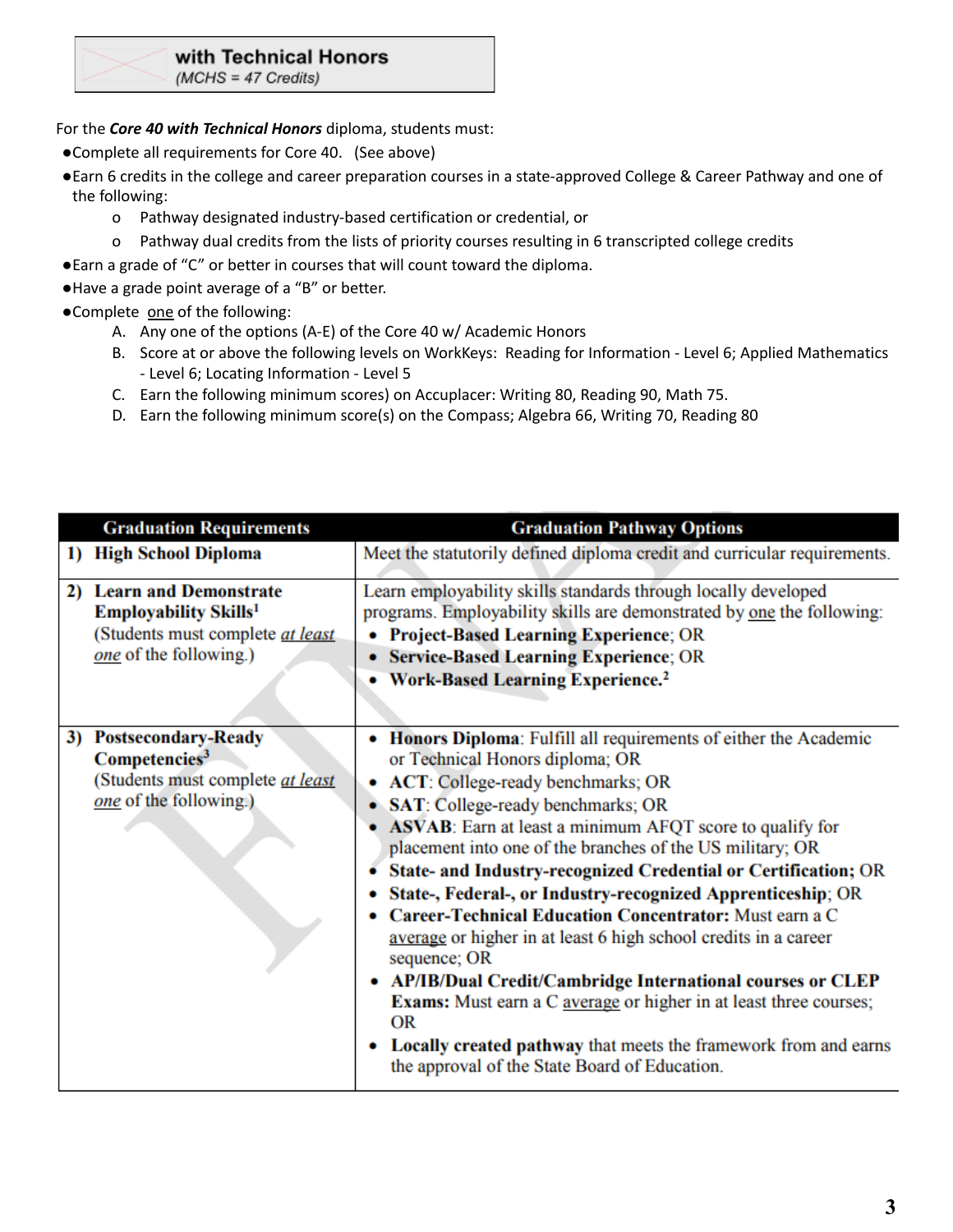## **5th Grade Course Offerings**

The following pages outline the course offerings by department. The student should pay close attention to course prerequisites, strong recommendations, and credits offered. The courses offered may be changed due to the balancing of class sizes or insufficient student enrollment or faculty changes. The administration will attempt to keep changes to *student schedules at a minimum due to these factors.*

## **5th Grade Course Description**

Math, Reading, and Writing make up the academic core block of the 5th grade year. Science and Social studies standards will be embedded within the core focus when possible. The elective block will consist of 8 locally focused elective courses that will rotate throughout the year. The enrichment block is built into the end of the day for 5th graders and provides students the opportunity to fine tune needed skills, complete in depth student choice projects, and service learning.

#### **Subjects and Areas of Focus**

#### **Math**

Focus of study covers 5 strands: Number Sense; Computation; Algebraic Thinking; Geometry; Measurement; and Data Analysis and Statistics. Madison Consolidated Schools has adopted the Everyday Mathematics program developed by the University of Chicago School Mathematics Project and published by McGraw-Hill Education.

#### **Reading**

Students read a wide range of fiction, nonfiction, classic, and contemporary works, to build an understanding of texts, of themselves, and of the cultures of the United States and the world; to acquire new information; to respond to the needs and demands of society and the workplace. Students apply a wide range of strategies to comprehend, interpret, evaluate, and appreciate texts. They read a wide range of literature in many genres from a variety of time periods and cultures from around the world to build an understanding of the many dimensions (e.g., philosophical, ethical, aesthetic) of human experience. They draw on their prior experience, their interactions with other readers and writers, and reading skills that they have developed and refined.

#### **Writing**

Students employ a wide range of strategies as they write and use different writing process elements appropriately to communicate with different audiences for a variety of purposes. Students apply knowledge of language structure, language conventions, media techniques, figurative language, and genre to create, critique, and discuss writing. Students conduct research on issues and interests by generating ideas and questions, and by posing problems. They gather, evaluate, and synthesize data from a variety of sources to communicate their discoveries in ways that suit their purpose and audience.

#### **Social Studies**

Focus of study covers the United States, focusing on the influence of physical and cultural characteristics on national origins, growth, and development up to 1800 through a formal exploration of United States history, geography, economics, government, current events, and cultural heritage.

#### **Science**

5th graders will be exposed to the Indiana Academic standards consisting of Physical Science (mass/states of matter), Earth and Space Science (solar system, Sun/Earth Moon), Life Science (plants, animals, decomposers, producers, consumers, decomposers, predator/prey), and Engineering (design process).

#### **Electives**

Art (2D) Computer Science Learning Commons Music Physical Education STEM **STEM Production (3D Art)** Career Exploration (3D Art)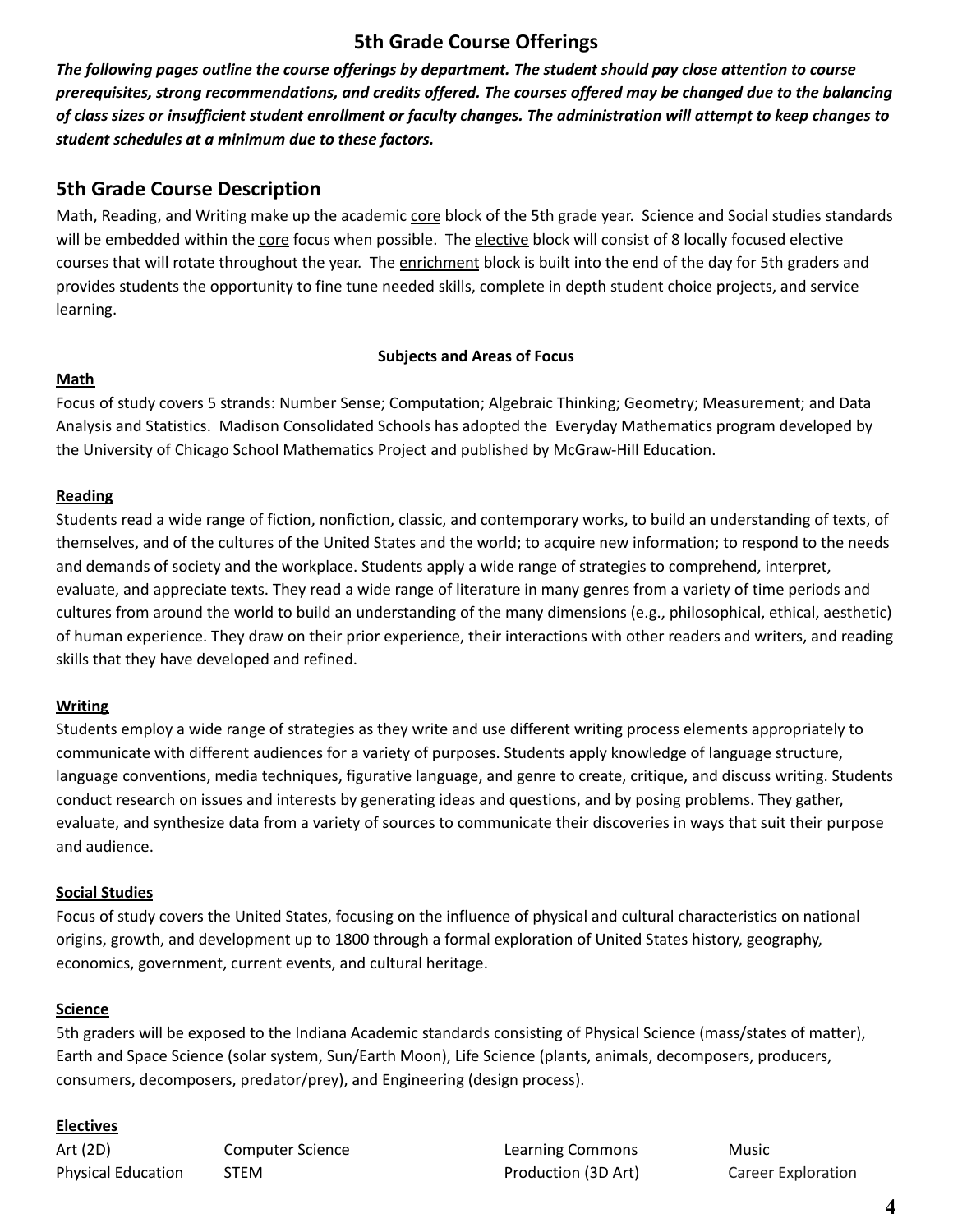## **6th, 7th, and 8th Grade Course Offerings**

The following pages outline the course offerings by department. The student should pay close attention to course prerequisites, strong recommendations, and credits offered. The courses offered may be changed due to the balancing of class sizes or insufficient student enrollment or faculty changes. The administration will attempt to keep changes to *student schedules at a minimum due to these factors.*

## **Language Arts**

#### **LANGUAGE ARTS - GRADE 6**

Language Arts, Grade 6, a course based on the Indiana Common Core Standards for English/Language Arts, is integrated instruction emphasizing reading, writing, speaking and listening in interest- and age-appropriate content. Students apply skills learned in earlier grades to make sense of longer, more challenging text. They interpret figurative language and words with multiple meanings. They examine an author's choice of words and reasonableness of statements in nonfiction works. They critique the believability of characters and plots in fiction works. They begin to read autobiographies. They read and respond to fiction selections and nonfiction selections. Students self-select books of interest and read independently for enjoyment. Students apply language skills and strategies they learned in earlier grades. Using oral discussion, reading, writing, art, music, movement, and drama, students respond to fiction, nonfiction, and informational selections or reality-based experiences, multimedia presentations, and classroom or group experiences. They apply their research skills by writing or delivering reports that demonstrate the distinction between their own ideas and the ideas of others. They use simple, compound, and complex sentences to express their thoughts. They deliver oral presentations on problems and solutions and show evidence to support their views. Students also listen to literature read aloud to them and write independently for enjoyment.

#### **MADISON LANGUAGE ARTS - GRADE 7**

Madison Language Arts provides every 7th grade student with specifically identified language arts topics derived from assessment data. Topics of study will be built around Reading Comprehension with a focus on Key Ideas and Textual Support/Vocabulary.

#### **LANGUAGE ARTS - GRADE 7**

Language Arts, Grade 7, a course based on Indiana's College and Career Readiness Standards, is integrated instruction emphasizing reading, writing, speaking and listening in interest and age-appropriate content. Students develop advanced skills and strategies in reading. They understand comparisons, such as analogies and metaphors, and they begin to use their knowledge of roots and word parts to understand science, social studies, and mathematics vocabulary. They begin to read reviews, as well as critiques of both informational and literary writing. They read and respond to fiction selections, such as classic and contemporary literature, historical fiction, fantasy or science fiction, mystery or adventure, folklore or mythology, poetry, short stories, and dramas, and nonfiction selections, such as subject area books, biographies or autobiographies, magazines and newspapers, various reference or technical materials, and online information. Students respond to fiction, nonfiction, and informational selections or reality-based experiences, multimedia presentations, and classroom or group experiences. They write or deliver longer research reports that take a position on a topic, and they support their positions by citing a variety of sources.

#### **HONORS LANGUAGE ARTS - GRADE 7**

Honors English is a course designed for high-achieving 7th grade students demonstrating advanced English language arts skills, who will receive instruction leading to subsequent Honors English Language Arts courses. The class will cover all 7th essential knowledge. Emphasis is placed on developing critical and creative thinking and analysis of the style of selected authors and works through required reading, discussions, essays, and exams. **This class is academically rigorous and moves at a faster pace. Students must have above average motivational skills to do well in this class.**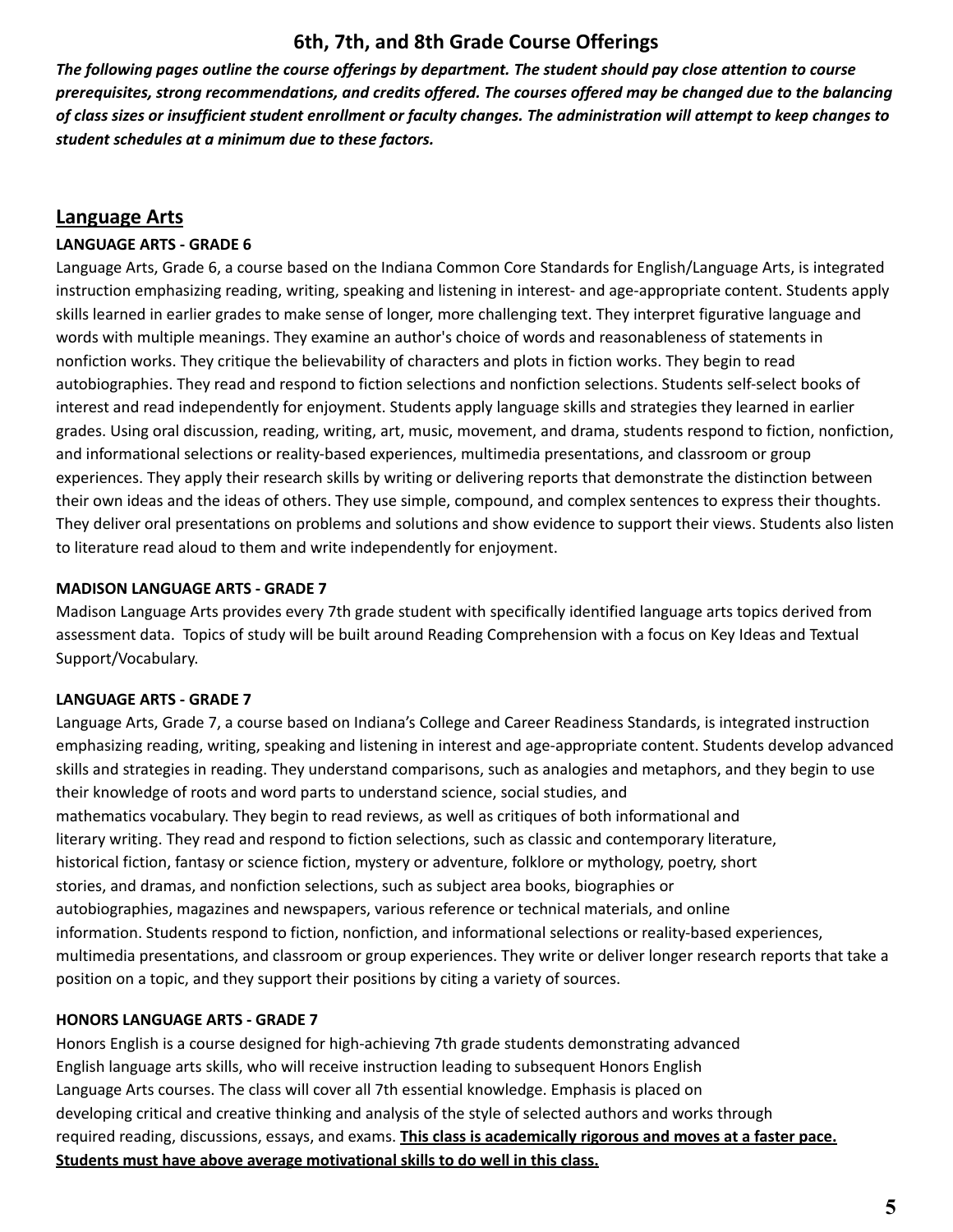- Maintain grades of A or B in Grade 6 Language Arts, Adequate Assessment Scores
- Teacher Recommendation, Summer work will be required

#### **LANGUAGE ARTS - GRADE 8**

Language Arts, Grade 8, a course based on Indiana's College and Career Readiness Standards is integrated instruction emphasizing reading, writing, speaking and listening in interest- and age-appropriate content. Students evaluate the logic of informational texts and analyze how literature reflects the backgrounds, attitudes, and beliefs of the authors. They read and respond to fiction selections, such as classic and contemporary literature, historical fiction, fantasy or science fiction, mystery or adventure, folklore or mythology, poetry, short stories, and dramas, and nonfiction selections, such as subject area books, biographies or autobiographies, magazines and newspapers, various reference or technical materials, and online information. Students get ready for the language challenges of high school materials. Using oral discussion, reading, writing, art, music, movement, and drama, students respond to fiction, nonfiction, and informational selections or reality-based experiences, multimedia presentations, and classroom or group experiences. They not only write or deliver research reports but also conduct their own research. They use subordination, coordination, noun phrases and other devices of English language conventions to indicate clearly the relationship between ideas. They deliver a variety of types of presentations and effectively respond to questions and concerns from the audience. Students also listen to literature read aloud to them and write independently for enjoyment.

#### **HONORS LANGUAGE ARTS - GRADE 8**

Honors English is a course designed for high-achieving 8th grade students demonstrating advanced English language arts skills, who will receive instruction leading to subsequent Honors English Language Arts courses. The class will cover all 8th essential knowledge. Emphasis is placed on developing critical and creative thinking and analysis of the style of selected authors and works through required reading, discussions, essays, and exams. **This class is academically rigorous and moves at a faster pace. Students must have above average motivational skills to do well in this class.**

- Maintain grades of A or B in Grade 7 Language Arts, Adequate Assessment Scores
- Teacher Recommendation, Summer work will be required

#### **LANGUAGE ARTS LAB - GRADE 7 & 8**

Language Arts Lab is supplemental to language arts to provide students with individualized and/or small group instruction designed to support success in completing language arts studies aligned with Indiana's Academic Standards for English/Language Arts in grades 6-8.

- For students who need additional support in all the language arts areas (reading, writing, speaking and listening).
- May also be used for students who need Tier 2 and 3 interventions in English/Language Arts.

## **LANGUAGE ARTS: WORLD LANGUAGES**

## **EXPLORING WORLD LANGUAGES - GRADE 7 & 8**

Exploring World Languages may be offered to students in kindergarten through grade 8 to provide a sampling of world languages and cultures for students who have not had a prior opportunity for world language learning. Typical objectives include development of basic linguistic and cultural awareness, learning basic words and phrases in world languages, development of listening skills, and development of an interest in world languages for future study. Exploring World Languages is not a sequential program and does not lead to the development of communicative proficiency in a world language. Beginning in grade 6, along with the current academic standards, the Science/Technical Studies Content Area Literacy Standards are incorporated in the teaching of this subject with the expectation of a continuum of reading and writing skills development.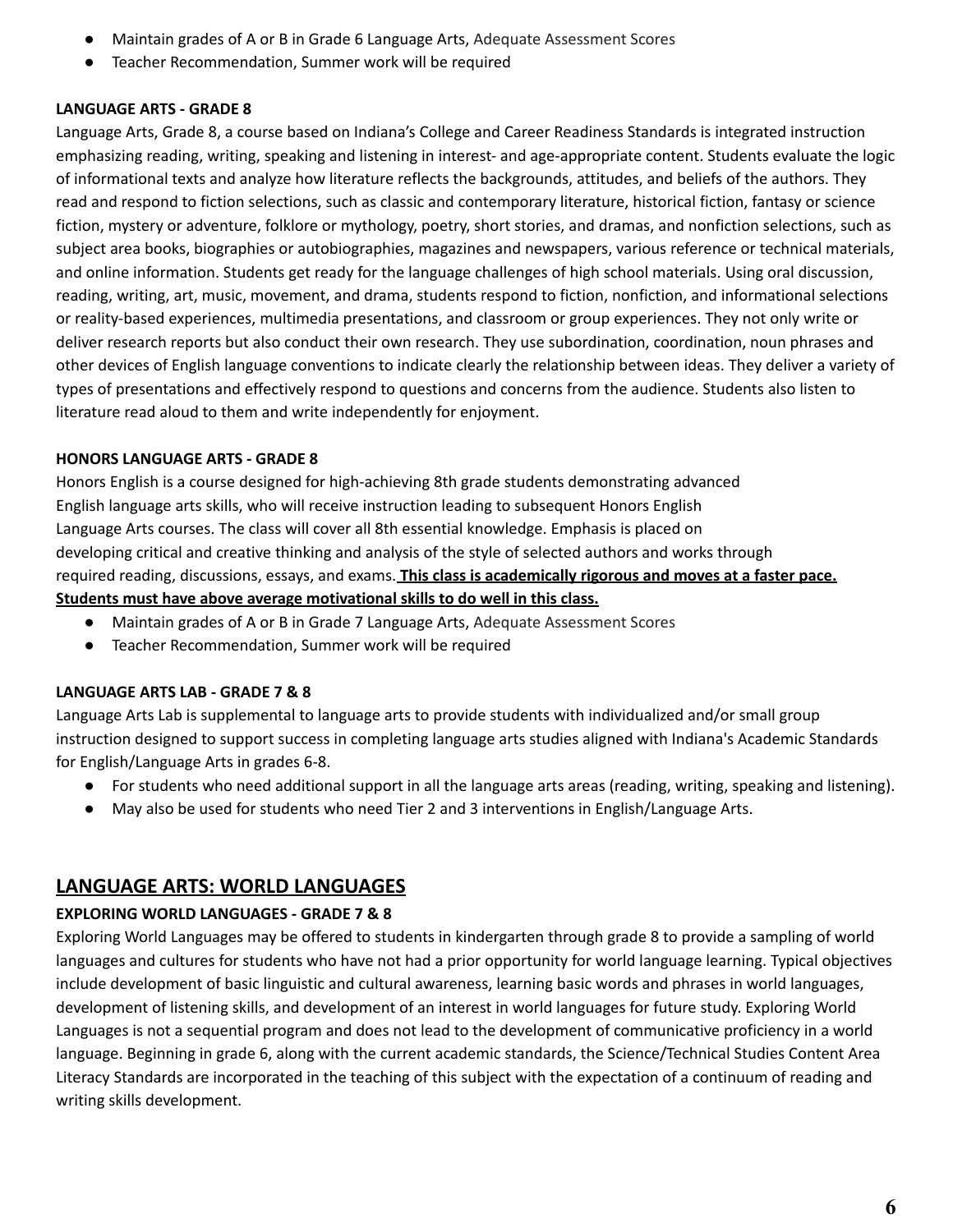#### **FRENCH I - Grades 8 (High School Credit)**

French 1 provides instruction enabling students to discuss the many reasons for learning languages and to develop an understanding of the people who speak them. Students are able to apply effective strategies for language learning and show a willingness to experience various aspects of the Francophone culture. The course provides students with opportunities to respond to and give oral directions and commands and to make routine requests in the classroom and in public places; to understand and use appropriate forms of address in courtesy expressions and be able to tell about daily routines and events; to ask and answer simple questions and participate in brief guided conversations related to their needs and interest; to read isolated words and phrases in a situational context, such as menus, signs, and schedules; to comprehend brief written directions and information; to read short narrative texts on simple topics; and to write familiar words and phrases in appropriate contexts and respond in writing to various stimuli. Additionally, students learn about nonverbal communication, such as gestures and body language; about awareness of current events in the Francophone culture; the major holidays and geographical features of the Francophone countries being studied; greeting and leave taking behaviors in a variety of social situations; the appropriate way to respond to introductions and use courtesy behaviors; and appropriate etiquette in a variety of social settings.

#### (2 credit, 2 semester course) Grades and credits for this course will be included on the student's high school transcript **and will be factored into their cumulative GPA.**

- Maintain grades of A or B in Grade 7 Language Arts, Adequate Assessment Scores
- Teacher Recommendation, Summer work will be required
- Counts as a Directed Elective or Elective for all diplomas
- Fulfills a World Language requirement for the Core 40 with Academic Honors Diploma
- Must pass at 80% proficiency or course must be retaken at high school level

#### **SPANISH I - GRADE 8 (High School Credit)**

Spanish I enables students to discuss the reasons for learning Spanish and to develop an understanding of Spanish-speaking people and their culture. This course introduces the Spanish language and Hispanic culture to students and enables students to apply effective strategies for learning Spanish. Emphasis is placed on developing the skills of listening, speaking, reading, and writing within a cultural context. Students will be able to respond to and give oral directions and commands, make and answer requests, and ask and answer simple questions. They will be able to understand the words and phrases in situational contexts, read short texts on simple topics, and write appropriate responses within situational contexts. As a result of this course, students will have basic vocabulary and structures for minimal communication. They will also have a beginning Hispanic cultural literacy, including etiquette and nonverbal communication, celebrations, current events, history, art, literature, and music. (**2 credit, 2 semester course)** Grades and credits for this course will be included on the student's high school transcript and will be factored into **their cumulative GPA.**

- Maintain grades of A or B in Grade 7 Language Arts, Adequate Assessment Scores
- Teacher Recommendation, Summer work will be required
- Counts as a Directed Elective or Elective for all diplomas
- Fulfills a World Language requirement for the Core 40 with Academic Honors Diploma
- Must pass at 80% proficiency or course must be retaken at high school level

## **MATHEMATICS**

#### **MATH - GRADE 6**

Mathematics – Grade 6 begins the transition from the heavy emphasis on number and operations at the elementary school level towards a more formalized understanding of mathematics that occurs at the high school level. Students connect previous knowledge of multiplication, division, and fractions to ratios and proportional relationships; extend previous understanding of the number system and operations to fractions and negative numbers; apply and extend previous understandings of the number line to plot coordinate pairs on a Cartesian plane; formalize algebraic thinking into algebraic expressions and equations; apply their previous knowledge of geometry in real-world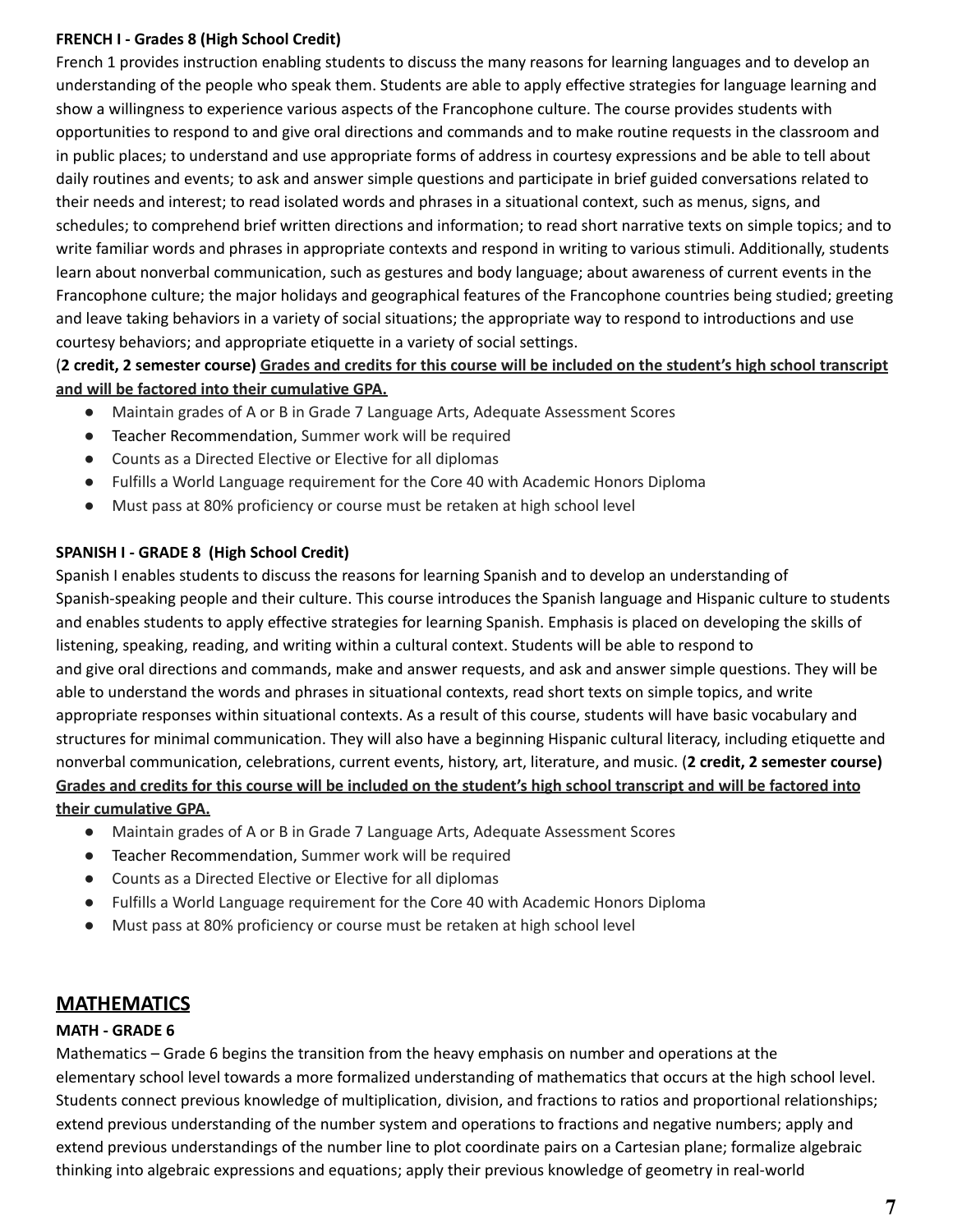mathematics situations; and begin to develop an understanding of statistical variability and distributions. As in all mathematics courses, the Mathematical Practice Standards apply throughout each course and, together with the content standards, prescribe that students experience mathematics as a coherent, useful, and logical subject that makes use of their ability to make sense of problem situations.

#### **MADISON MATH - GRADE 7**

Madison Math provides every 7th grade student with specifically identified mathematical topics derived from assessment data. Topics of study will focus on Number Sense and Computation, Geometry and Measurement, Data Analysis, Statistics, and Probability.

#### **MATH - GRADE 7**

Mathematics in grade 7 continues the trajectory towards a more formalized understanding of mathematics that occurs at the high school level that began in Grade 6. Students extend ratio reasoning to analyze proportional relationships and solve real-world and mathematical problems; extend previous understanding of the number system and operations to perform operations using all rational numbers; apply properties of operations in the context of algebraic expressions and equations; draw, construct, describe, and analyze geometrical figures and the relationships between them; apply understandings of statistical variability and distributions by using random sampling, making inferences, and investigating chance processes and probability models. As in all mathematics courses, the Mathematical Practice Standards apply throughout each course and, together with the content standards, prescribe that students experience mathematics as a coherent, useful, and logical subject that makes use of their ability to make sense of problem situations.

#### **HONORS MATH - GRADE 7**

Pre Algebra continues the trajectory towards a more formalized understanding of mathematics that occurs at the high school level that was begun in Grade 6. Students extend their understanding of rational numbers to develop an understanding of irrational numbers; connect ratio and proportional reasoning to lines and linear functions; define, evaluate, compare, and model with functions; build understanding of congruence and similarity; understand and apply the Pythagorean Theorem; and extend their understanding of statistics and probability by investigating patterns of association in bivariate data. As in all mathematics courses, the Mathematical Practice Standards apply throughout each course and, together with the content standards, prescribe that students experience mathematics as a coherent, useful, and logical subject that makes use of their ability to make sense of problem situations. **This class is academically rigorous and moves at a faster pace. Students must have above average motivational skills to do well in this class.**

**Successful completion of the class prepares the student for Algebra 1 in Grade 8**

- Maintains grade of A or B in Grade 6 Mathematics, Adequate Assessment Scores
- Teacher recommendation, Summer work will be required

#### **MATH - GRADE 8**

Mathematics – Grade 8 continues the trajectory towards a more formalized understanding of mathematics that occurs at the high school level that was begun in Grades 6 and 7. Students extend their understanding of rational numbers to develop an understanding of irrational numbers; connect ratio and proportional reasoning to lines and linear functions; define, evaluate, compare, and model with functions; build understanding of congruence and similarity; understand and apply the Pythagorean Theorem; and extend their understanding of statistics and probability by investigating patterns of association in bivariate data. As in all mathematics courses, the Mathematical Practice Standards apply throughout each course and, together with the content standards, prescribe that students experience mathematics as a coherent, useful, and logical subject that makes use of their ability to make sense of problem situations.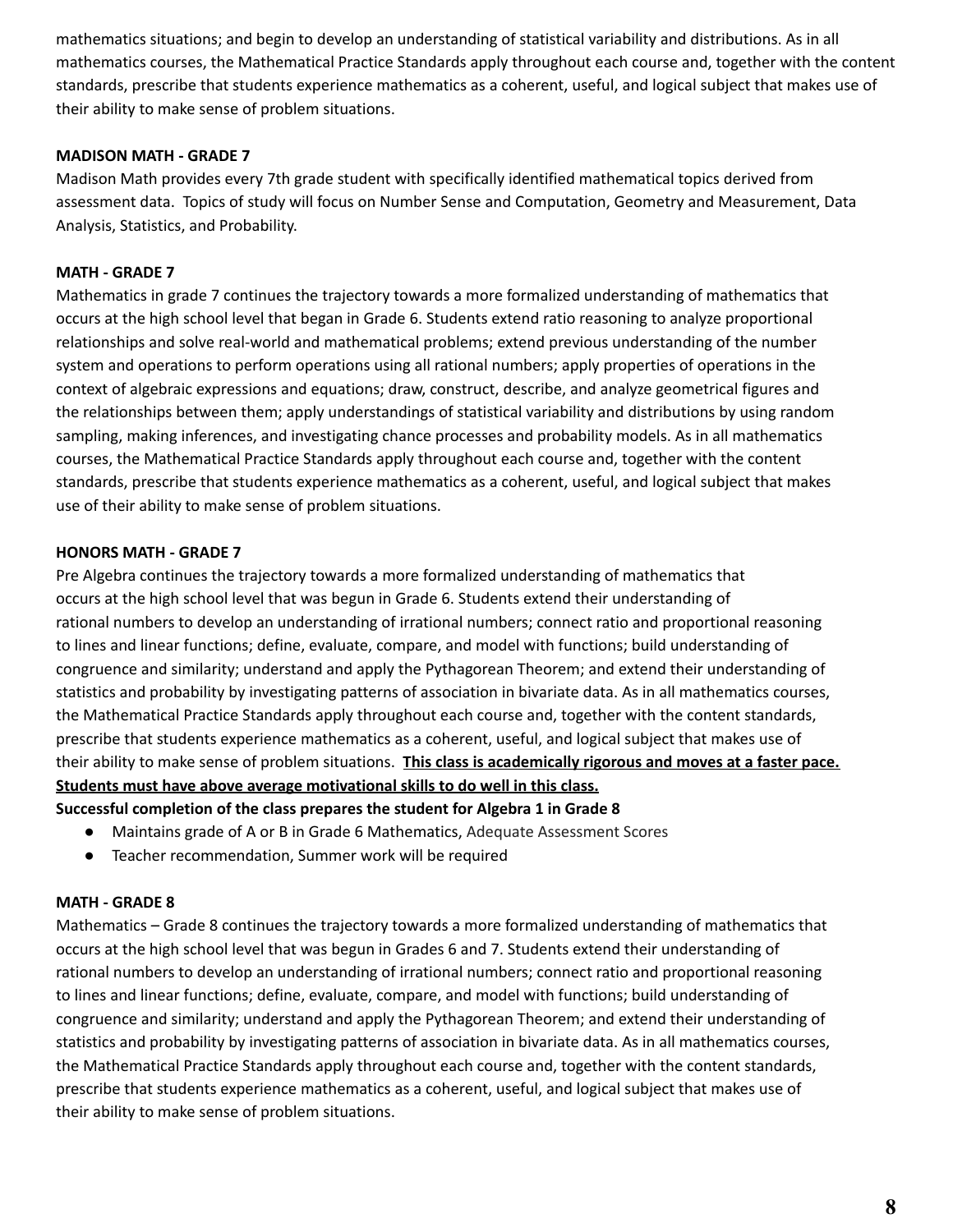#### **ALGEBRA 1- GRADES 7 & 8 (High School Credit)**

Algebra I formalizes and extends the mathematics students learned in the middle grades. Five critical areas comprise Algebra I: Relations and Functions; Linear Equations and Inequalities; Quadratic and Nonlinear Equations; Systems of Equations and Inequalities; and Polynomial Expressions. The critical areas deepen and extend understanding of linear and exponential relationships by contrasting them with each other and by applying linear models to data that exhibit a linear trend, and students engage in methods for analyzing, solving, and using quadratic functions. The Mathematical Practice Standards apply throughout each course and, together with the content standards, prescribe that students experience mathematics as a coherent, useful, and logical subject that makes use of their ability to make sense of problem situations. (2 credit, 2 semester course) Grades and credits for this course will be included on the student's **high school transcript and will be factored into their cumulative GPA.**

- Counts as a Mathematics course for all diplomas
- Fulfills the Algebra I/Integrated Mathematics I requirement for all diplomas
- Students pursuing Core 40, Core 40 with Academics Honors, or Core 40 with Technical Honors diploma should receive credit for Algebra I by the end of Grade 9

#### **Prerequisite for 7th grade Algebra:**

- Grade of A in Grade 6 Mathematics, Adequate Assessment Scores, Entrance Exam
- Teacher Recommendation, Summer work will be required
- Must pass at 80% proficiency or the course will be taken again during 8th grade year with administration approval, otherwise the course will be repeated at high school level.

#### **Prerequisite for 8th grade Algebra:**

- Grade of A or B in Grade 7 Mathematics, Adequate Assessment Scores
- Teacher Recommendation, Summer work will be required
- Must pass at 80% proficiency or the course will be taken again at the high school level

#### **HONORS GEOMETRY - GRADE 8 (High School Credit)**

Although the content of this course will typically be that of a Geometry course, emphasis will be placed on the rigorous preparation for advanced mathematics. Exercises more challenging than those typically found in Geometry will be emphasized, including formal and indirect proofs. Term projects and/or class presentations by students will be expected. Meets Academic Honors Diploma and Core 40 requirements. Prerequisite: B- or better in Algebra I or teacher recommendation. (2 credit, 2 semester course) Grades and credits for this course will be included on the student's **high school transcript and will be factored into their cumulative GPA. This is a weighted course. Prerequisite:**

- Must have taken Algebra 1 in 7th grade, Adequate Assessment Scores
- Teacher Recommendation, Summer will be work required
- Counts as a Mathematics course for all diplomas 258 Indiana Department of Education High School Course Titles and Descriptions
- Fulfills the Geometry/Integrated Mathematics II requirement for the Core 40, Core 40 with Academic Honors and Core 40 with Technical Honors diplomas
- Must pass at 80% proficiency or the course will be taken again at the high school level

### **MATHEMATICS LAB - GRADE 7 & 8**

Mathematics Lab provides students with individualized instruction designed to support success in completing mathematics content aligned with Indiana's Academic Standards for Mathematics. Mathematics lab is to be taken in conjunction with the study of mathematics, and the content of Mathematics lab should be tightly aligned to the corresponding content being studied. Mathematics lab should relate and reinforce mathematics skills students have learned previously, fill in gaps and misconceptions of previous content, and present the current content in concrete and hands-on methods.

- For students who need additional support in mathematics.
- May also be used for students who need Tier 2 and 3 interventions in mathematics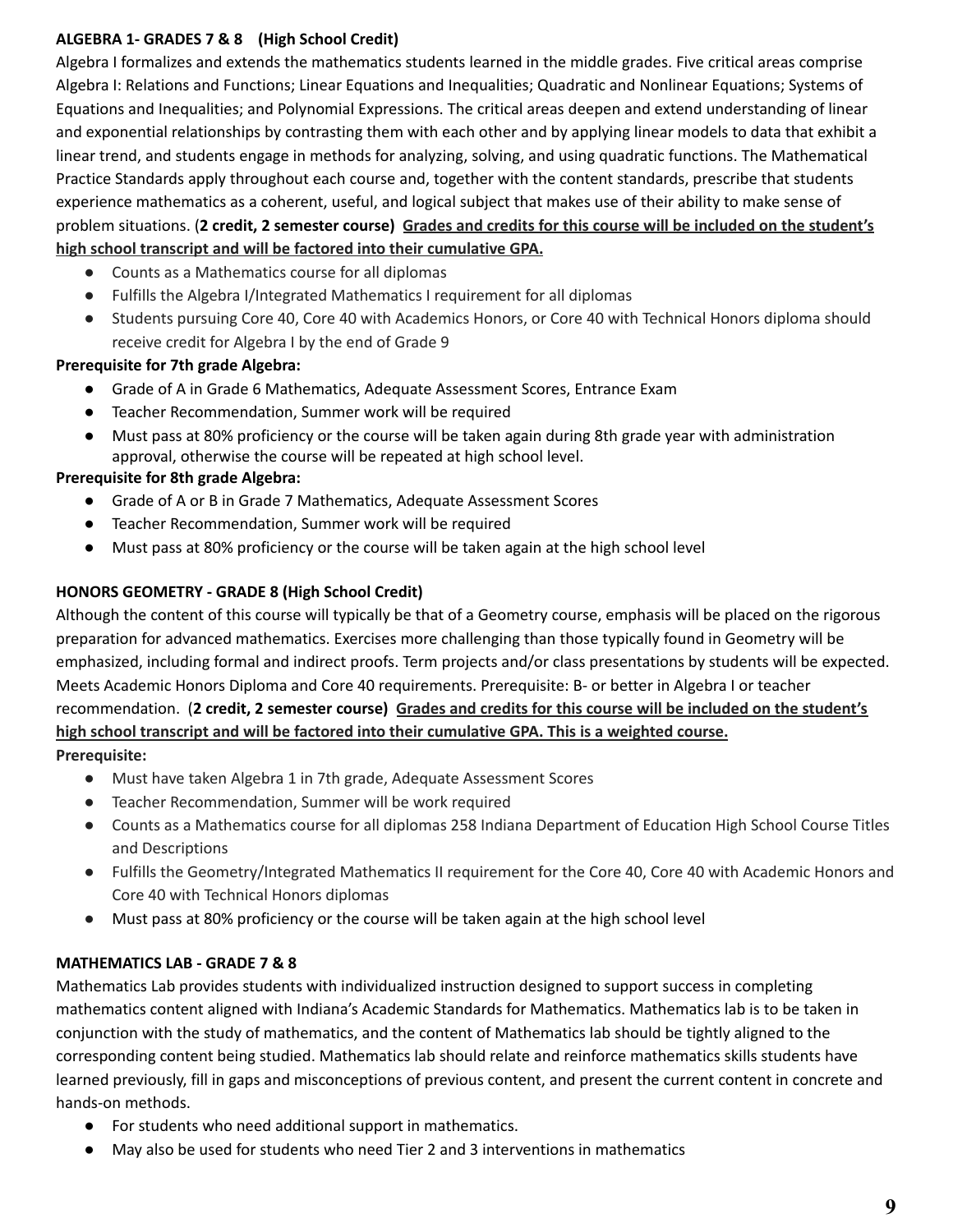## **SCIENCE**

### **SCIENCE- GRADE 6**

Students in sixth grade understand that matter is composed of different states with different properties and that energy has different forms with unique characteristics. They understand the relationships between celestial bodies and the force that keeps them in regular and predictable motion. They describe the complex relationships that exist between organisms in all ecosystems and they understand that the major source of energy for all ecosystems is the sun.

#### **SCIENCE - GRADE 7**

Students in seventh grade understand that energy cannot be created or destroyed, but only changed from one form into another or transferred from place to place. They understand forces as they apply to nature and machines. They describe how earth processes have shaped the topography of the earth and have made it possible to measure geological time. They understand the cellular structure of living organisms, from one celled to multicellular.

#### **HONORS SCIENCE - GRADE 7**

Students in seventh grade Honors Science will be challenged with understanding multiple curriculum in order to be prepared for a high school science course in 8th grade. This course is designed to incorporate 7th & 8th grade standards. This course should be viewed as a 'Pre-High School Science' course. As part of the 7th grade material, students will understand that energy cannot be created or destroyed, but only changed from one form into another or transferred from place to place. They understand forces as they apply to nature and machines. They describe how earth processes have shaped the topography of the earth and have made it possible to measure geological time. They understand the cellular structure of living organisms, from one celled to multicellular. As part of the 8th grade material students will understand how atomic structure determines chemical properties and how atoms and molecules interact. They will also understand the predictability of characteristics being passed from parent to offspring while studying the basics of genetics. Additional emphasis placed upon decision-making and problem-solving activities that include the following: identifying problems, issues and questions; information gathering; hypothesizing, connecting content to real-world applications; and evaluating alternative solutions and actions. **This class is academically rigorous and moves at a faster pace. Students must have above average motivational skills to do well in this class.**

#### **Strongly Recommend:**

- An A or B in 6th Grade Science, Adequate Assessment Scores
- Teacher Recommendation, Summer work will be required

#### **SCIENCE - GRADE 8**

Students in eighth grade understand how atomic structure determines chemical properties and how atoms and molecules interaction. They explain how the water cycle and air movement are caused by differential heating of air, land, and water and how these affect weather and climate. They understand that natural and human events change the environmental conditions on the earth. They understand the predictability of characteristics being passed from parent to offspring and how a particular environment selects for traits that increase survival and reproduction by individuals bearing those traits.

### **INTEGRATED CHEMISTRY-PHYSICS - GRADE 8 (High School Credit)**

Integrated Chemistry-Physics is a course focused on the following core topics: constant velocity; uniform acceleration; Newton's Laws of motion (one dimension); energy; particle theory of matter; describing substances; representing chemical change; electricity and magnetism; waves; nuclear energy. Instruction should focus on developing student understanding that scientific knowledge is gained from observation of natural phenomena and experimentation by designing and conducting investigations guided by theory and by evaluating and communicating the results of those investigations according to accepted procedures. (**2 credit, 2 semester course) Grades and credits for this course will** be included on the student's high school transcript and will be factored into their cumulative GPA. This is a weighted **course.**

**Prerequisite:**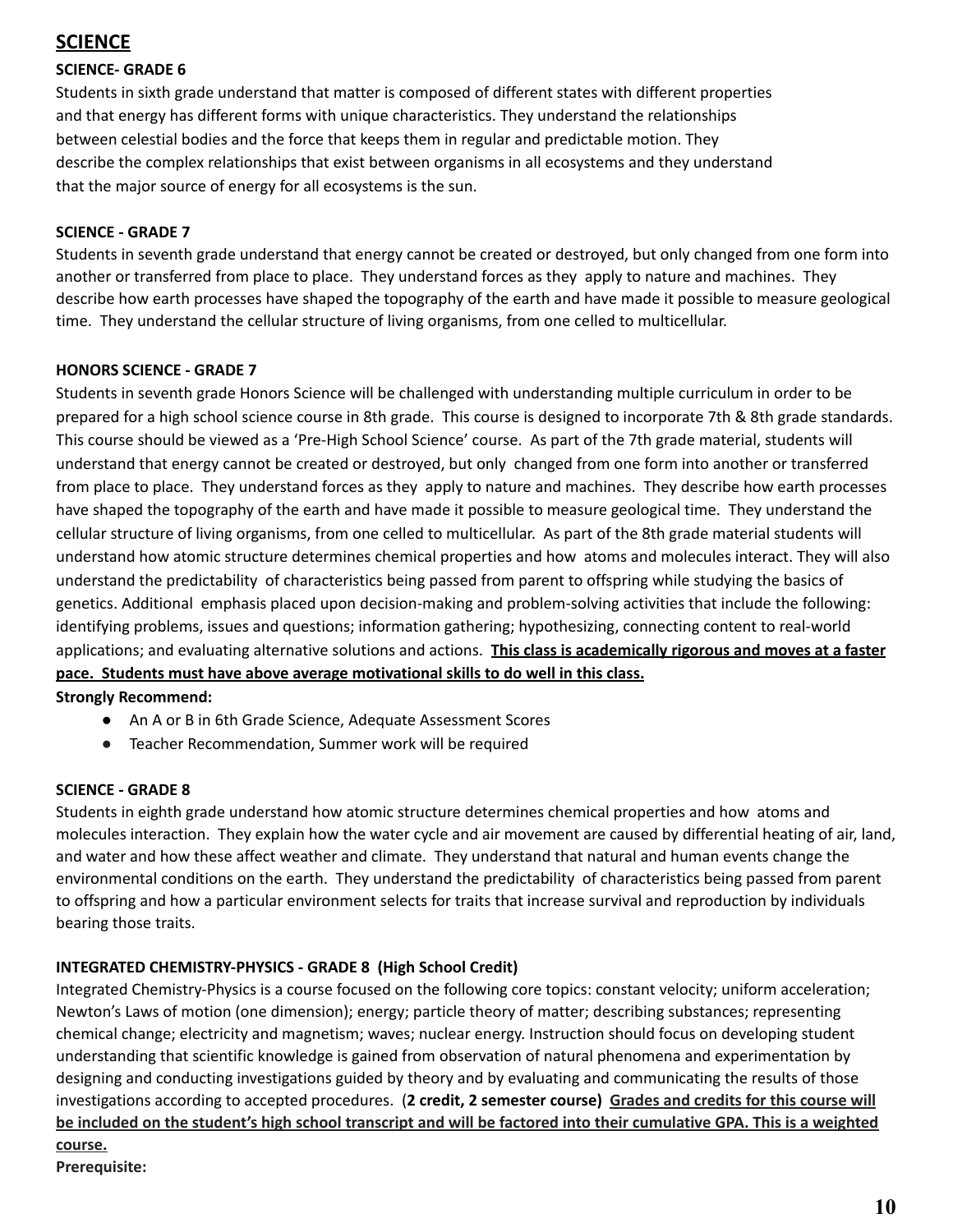- Recommended Grade of A or B in 7th Honors Science, Adequate Assessment Scores
- Teacher Recommendation, Summer work will be required
- Completion of Algebra I or may be taken concurrently
- Counts as an elective, qualifies as a quantitative reasoning course, and fulfills a science (physical) course requirement for all diplomas
- Must pass at 80% proficiency or the course will be taken again at the high school level

## **SOCIAL STUDIES**

#### **SOCIAL STUDIES- GRADE 6**

Students in sixth grade compare the history, geography, government, economic systems, current issues, and cultures of the Western World with an emphasis on: (1) Europe, (2) North America, (3) South America, (4) Central America, (5) and the Caribbean region. Instructional programs for sixth grade students include experiences which foster the passage from concrete examples to abstract reasoning, concepts, ideas, and generalizations. Opportunities to develop skills include the use of a variety of resources and activities. Students should acquire positive attitudes regarding active participation, cooperation, responsibility, open-mindedness, and respect for others.

#### **SOCIAL STUDIES - GRADE 7**

Students in seventh grade explore the history, geography, government, economic systems, current issues, and cultures of the Eastern World with an emphasis on: (1) Asia, (2) Africa, (3) the Middle East, (4) the Pacific Islands, (5) Australia, and (6) New Zealand. Learning experiences for seventh grade students should help them to make the transition from concrete information to abstract ideas, concepts, and generalizations. In-depth studies provide greater understanding of environmental influences on economic, cultural, and political institutions. Opportunities to develop thinking and research skills include reading and interpreting maps, graphs, and charts. Decision-making and problem-solving activities should include the following: (1) identifying problems, issues and questions; (2) information gathering; (3) hypothesizing; and (4) evaluating alternative solutions and actions.

#### **HONORS SOCIAL STUDIES - GRADE 7**

Students in seventh grade Honors Social Studies explore the history, geography, government, economic systems, current issues, and cultures of the Eastern World with an emphasis on: (1) Asia, (2) Africa, (3) the Middle East, (4) the Pacific Islands, (5) Australia, and (6) New Zealand. Learning experiences for seventh grade students should help them to make the transition from concrete information to abstract ideas, concepts, and generalizations. In-depth studies provide greater understanding of environmental influences on economic, cultural, and political institutions. Opportunities to develop thinking and research skills include reading and interpreting maps, graphs, and charts. Decision-making and problem-solving activities should include the following: (1) identifying problems, issues and questions; (2) information gathering; (3) hypothesizing; and (4) evaluating alternative solutions and actions. Students in Honors Social Studies will spend more time working with primary sources. Honors Social Studies students should also expect higher expectations in the quality and depth of their work and writing. **This class is academically rigorous and moves at a faster pace. Students must have above average motivational skills to do well in this class.**

#### **Strongly Recommend:**

- An A or B in 6th Grade Social Studies, Adequate Assessment Scores
- Teacher Recommendation, Summer work will be required

#### **SOCIAL STUDIES - GRADE 8**

Eighth grade United States History emphasizes the interaction of historical events and geographic, social, and economic influences on national development prior to the twentieth century. Special attention is given to (1) Native American cultures and the pre-Columbian period; (2) colonial, revolutionary, and constitutional issues; (3) early national formation; (4) sectional divisions leading to the Civil War; (5) Reconstruction; (6) industrialization; (7) urbanization; and (8) immigration. In this course, students examine major themes, issues, events, movements, and figures in United States history prior to 1900 and explore relationship to modern issues and current events, for example: (1) anti-war movements in different periods in United States history, (2) the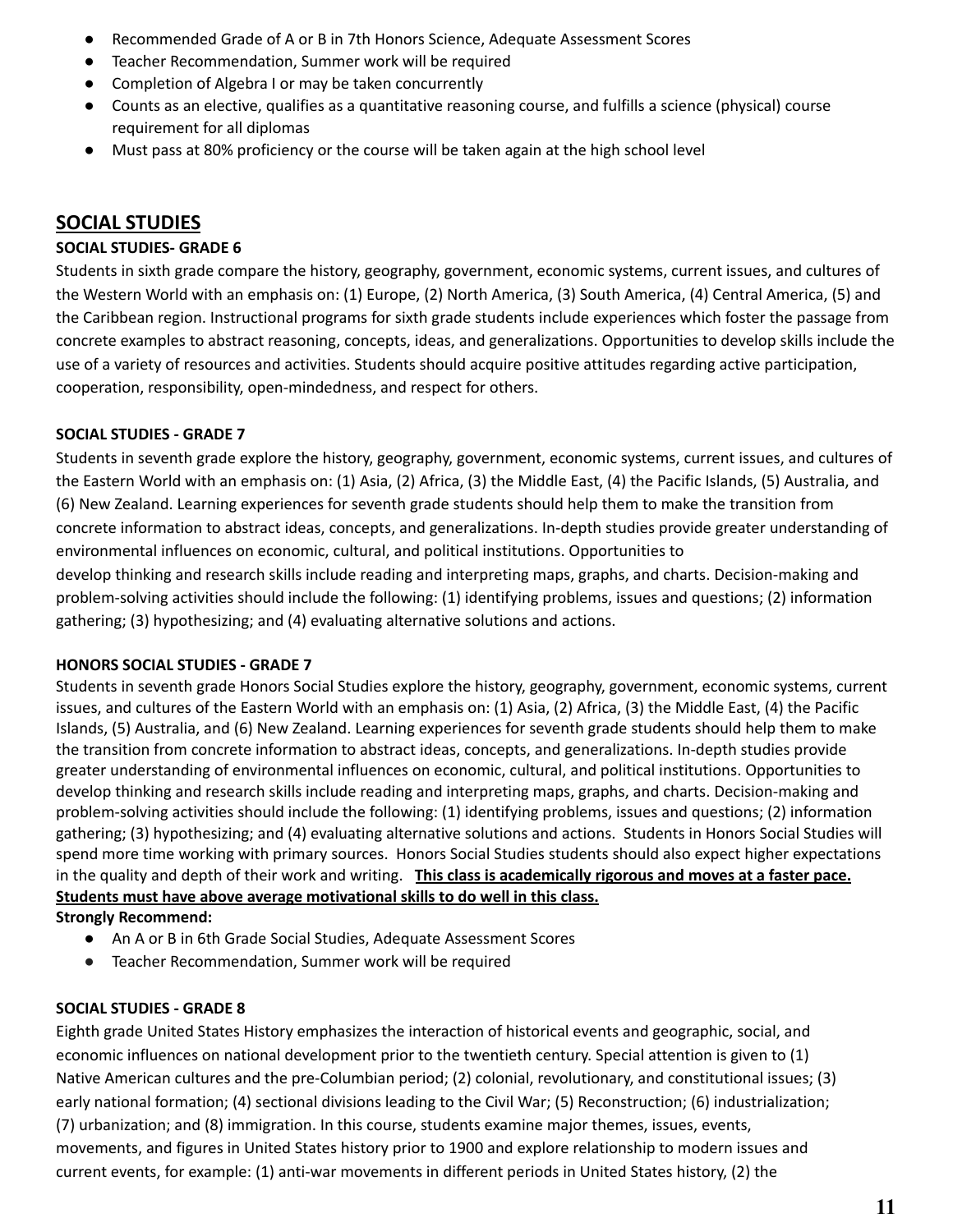influence of inventions and economic innovations, and (3) Indiana's concurrent growth and development. Eighth grade students need to experience a variety of teaching and learning strategies. Students are provided practice in thinking and research skills by learning to use the media center, primary documents, and community resources to identify, evaluate and use appropriate data and reference information. This course also helps student to develop an appreciation of historical preservation. Finally, students should demonstrate, through their studies, a commitment to the rights and responsibilities of citizenship in a democratic society.

#### **HONORS SOCIAL STUDIES - GRADE 8**

Eighth grade United States History emphasizes the interaction of historical events and geographic, social, and economic influences on national development prior to the twentieth century. Special attention is given to (1) Native American cultures and the pre-Columbian period; (2) colonial, revolutionary, and constitutional issues; (3) early national formation; (4) sectional divisions leading to the Civil War; (5) Reconstruction; (6) industrialization; (7) urbanization; and (8) immigration. In this course, students examine major themes, issues, events, movements, and figures in United States history prior to 1900 and explore relationship to modern issues and current events, for example: (1) anti-war movements in different periods in United States history, (2) the influence of inventions and economic innovations, and (3) Indiana's concurrent growth and development. Eighth grade students need to experience a variety of teaching and learning strategies. Students are provided practice in thinking and research skills by learning to use the media center, primary documents, and community resources to identify, evaluate and use appropriate data and reference information. This course also helps student to develop an appreciation of historical preservation. Finally, students should demonstrate, through their studies, a commitment to the rights and responsibilities of citizenship in a democratic society. Students in Honors Social Studies will spend more time working with primary sources. Honors Social Studies students should also expect higher expectations in the quality and depth of their work and writing. **This class is academically rigorous and moves at a faster pace. Students must have above average motivational skills to do well in this class. Strongly Recommend:**

- - An A or B in 7th Grade Social Studies, Adequate Assessment Scores
	- Teacher Recommendation, Summer work will be required

## **FINE ARTS**

#### **ART - GRADE 6, 7, & 8**

Middle Level Visual Art is based on the Indiana Standards for Visual Art. Students in the middle level program build on the sequential learning experiences of the elementary program that encompasses art history, criticism, aesthetics, and production. Through self-reflection, including dialogue, reading, and writing students analyze each component of their arts education as well as their own personal growth. Throughout the program, students engage in various forms of communication, utilizing a rich vocabulary and a variety of technological resources. Students continue to utilize their art knowledge and skills to make connections across the curriculum, study career options and identify skills required for each career, and use arts community resources, identifying ways to utilize and support the arts community.

#### **EXPLORING MUSIC, MIDDLE LEVEL - GRADE 6, 7, & 8**

Exploring Music, Middle Level is based on the Indiana Academic Standards for Music. Students are provided with activities that build on kindergarten through grade 6 musical knowledge and skills. Instruction is designed to enable students to perform and create music, respond to music, and integrate music study into other subject areas. Activities and experiences in music are designed to develop students' appreciation of music as an art form, to build the foundation for music literacy, and to understand music as it relates to history, culture, and the community. Along with the current academic standards, the Science/Technical Studies Content Area Literacy Standards are incorporated in the teaching of this subject with the expectation of a continuum of reading and writing skills development.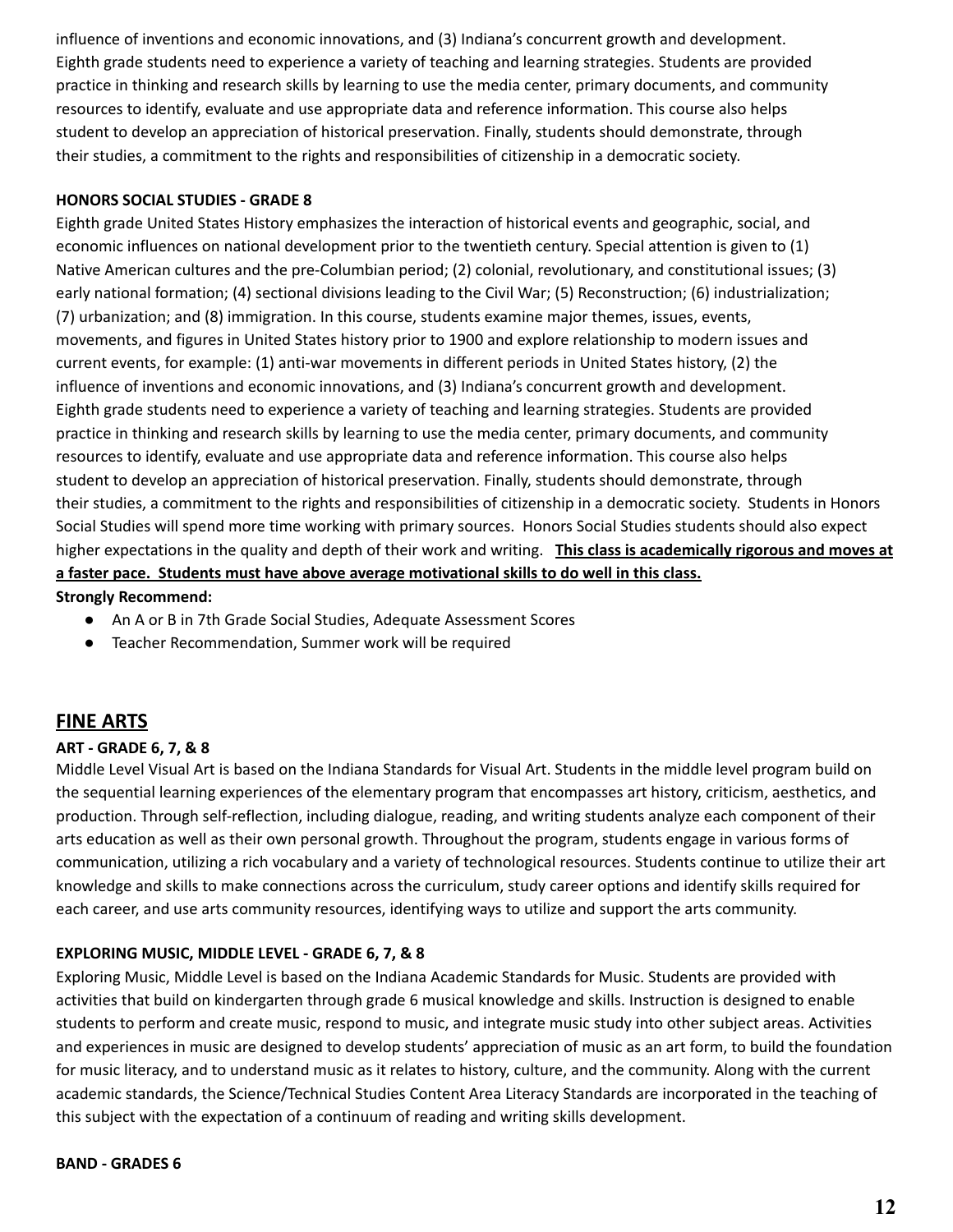Band 6 is based on the Indiana Academic Standards for Instrumental Music and provides beginning instruction in any of the following areas: woodwinds, brass, and percussion. Ensemble and solo activities are designed for students to develop elements of musicianship including tone production, technical skills, intonation, and music reading skills. Experiences include improvising and playing by ear. Students also participate in performance opportunities outside of the school day that support and extend the learning in the classroom. This class is intended for students who plan on playing an instrument for their first year. Open to all grades. Students are required to participate in live performances, outside the school day, that support and extend learning in the classroom.

\*Students are required to provide their own instruments. MJHS uses a company called Conrad Music Service that provides the opportunity to rent and buy student instruments. This company comes to the school weekly for minor repairs.

#### **BAND - GRADE 7**

Band 7 is based on the Indiana Academic Standards for Instrumental Music and provides students the opportunity to apply knowledge and skills learned in Beginning Band by continuing to play an instrument. This class provides instruction in any of the following areas: woodwinds, brass, and percussion. Ensemble and solo activities are designed for students to develop basic elements of musicianship including tone production, technical skills, and intonation. Activities include improvising; composing; reading, notating, and sight-reading music; listening; analyzing; evaluating; and experiencing historically significant styles of literature. Students are given opportunities to participate in performances outside of the school day that support and extend the learning in the classroom. The prerequisite for this class is Beginning Band. Students are required to participate in live performances, outside the school day, that support and extend learning in the classroom.

\*Students are required to provide their own instruments. MJHS uses a company called Conrad Music Service that provides the opportunity to rent and buy student instruments. This company comes to the school weekly for minor repairs.

#### **BAND - GRADE 8**

Band 8 is based on the Indiana Academic Standards for Instrumental Music and provides students the opportunity to apply knowledge and skills learned in Beginning/Intermediate Band by continuing to play an instrument. This class provides instruction in any of the following areas: woodwinds, brass, and percussion. Ensemble and solo activities are designed for students to develop basic elements of musicianship including tone production, technical skills, and intonation. Activities include improvising; composing; reading, notating, and sight-reading music; listening; analyzing; evaluating; and experiencing historically significant styles of literature. Students are given opportunities to participate in performances outside of the school day that support and extend the learning in the classroom. The prerequisite for this class is Intermediate Band or by recommendation. Students are required to participate in live performances, outside the school day, that support and extend learning in the classroom.

- MJHS uses a company called Conrad Music Service that provides the opportunity to rent and buy student **instruments. This company comes to the school weekly for minor repairs.**
- Students provide their own instrument and will provide band instructor proof of instrument before the end of **the previous school year.**

#### **CHOIR- GRADES 6, 7, & 8**

Vocal Music is based on the Indiana Academic Standards for Choral Music and provides students the opportunity to apply knowledge and skills learned in the elementary music curriculum by participating in choral ensemble classes. Ensemble classes provide group and solo activities and are designed to develop students' musicianship including vocal production, technical skills, and intonation. Activities and experiences include improvising and composing music; listening to, analyzing, and evaluating music; and performing vocal literature of various styles, historical periods, and world cultures. Students also participate in performance opportunities outside of the school day that support and extend the learning in the classroom. Students are required to participate in live performances, outside the school day, that support and extend learning in the classroom.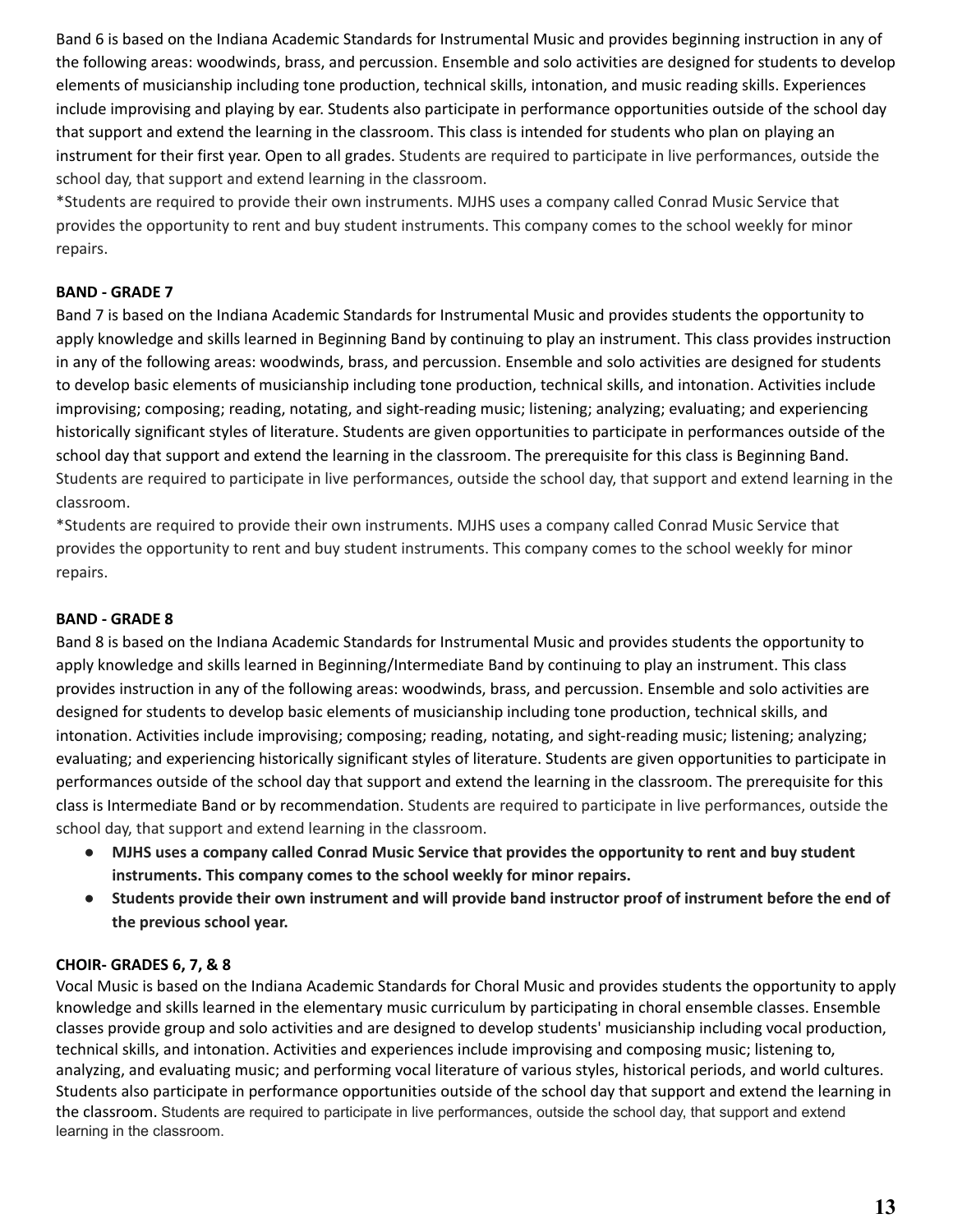#### **CREATIVE DRAMATICS - GRADE 6**

This course enables students to use movement, voice, and language effectively to create characterizations in a wide variety of historical and cultural contexts. Improvisation enables them to demonstrate an understanding of the concepts of space, time, and mannerisms in character portrayals. Additionally, students write scripts based on personal experience, imagination, history, and literature. Students increase their awareness of vocational opportunities in the theatre arts and learn to develop criteria for the evaluation of recorded and live performances. Students are asked to participate in a dress rehearsal(s) and a live performance(s), outside of the school day, that support and extend the learning in the classroom.

#### **CREATIVE DRAMATICS - GRADES 7 & 8**

Creative Dramatics, Middle Level, based on the Indiana Academic Standards for Theatre, enables students to use movement, voice, and language effectively to create characterizations in a wide variety of historical and cultural contexts. Improvisation enables them to demonstrate an understanding of the concepts of space, time, and mannerisms in character portrayals. Additionally, students write scripts based on personal experience, imagination, history, and literature. Students increase their awareness of vocational opportunities in the theatre arts and learn to develop criteria for the evaluation of recorded and live performances. Along with the current academic standards, the Science/Technical Studies Content Area Literacy Standards are incorporated in the teaching of this subject with the expectation of a continuum of reading and writing skills development. Students are asked to participate in a dress rehearsal(s) and a live performance(s), outside of the school day, that support and extend the learning in the classroom.

## **PHYSICAL EDUCATION and HEALTH**

#### **HEALTH - GRADE 8 (High School Credit)**

Health & Wellness, a course based on Indiana's Academic Standards for Health & Wellness, provides the basis to help students adopt and maintain healthy behaviors. Health education should contribute directly to a student's ability to successfully practice behaviors that protect and promote health and avoid or reduce health risks. Through a variety of instructional strategies, students practice the development of functional health information (essential concepts); determine personal values that support health behaviors; develop group norms that value a healthy lifestyle; develop the essential skills necessary to adopt, practice, and maintain health-enhancing behaviors. Priority areas include: promoting personal health and wellness, physical activity, healthy eating, promoting safety and preventing unintentional injury and violence, promoting mental and emotional health, a tobacco-free lifestyle and an alcohol- and drug-free lifestyle and promoting human development and family health. This course provides students with the knowledge and skills of health and wellness core concepts, analyzing influences, accessing information, interpersonal communication, decision-making and goal setting skills, health-enhancing behaviors, and health and wellness advocacy skills This course is designed to assist students in obtaining accurate information, developing lifelong positive attitudes and behaviors, and making wise decisions related to their personal health. Study will include personal and community health; mental, emotional, and social health; injury prevention, safety and CPR; nutritional needs and physical activity; alcohol, tobacco, and other drugs; growth, development, and sexual health. The central themes are the acceptance of personal responsibility for lifelong health, respect for and promotion of the health of others. This course is a High School level course and is based on the Indiana Health Education standards. (1 credit, 1 semester course) Grades and credits for this course will be included on the **student's high school transcript and will be factored into their cumulative GPA.**

- Fulfills the Health & Wellness requirement for the General, Core 40, Core 40 with Academic Honors, Core 40 with Technical Honors diplomas
- Must pass at 80% proficiency or the course will be taken again at the high school level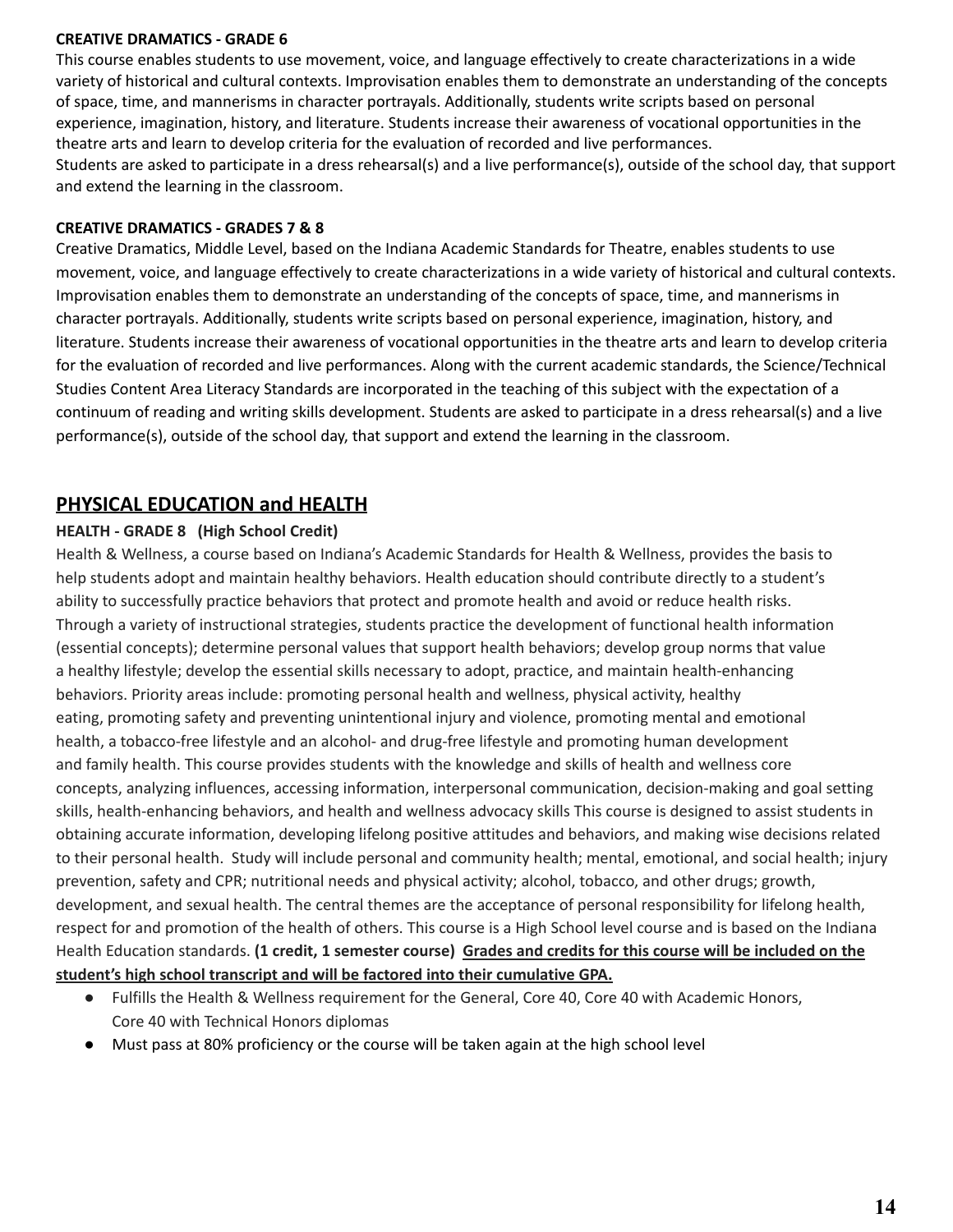#### **HEALTH AND WELLNESS - GRADE 6**

Health and Wellness, grade 6 provides for the continued development of attitudes and behaviors related to becoming a health-literate individual as part of a planned, sequential, comprehensive health education curriculum that uses the Indiana Academic Standards for Health and Wellness to support student development of essential health skills within the ten health content areas. In grade six, students focus on continued skill development and skill applications that assist in building competencies for health literacy. These may include decision-making skills, stress management skills, communication skills, social skills, and assertiveness skills. Developmentally appropriate concepts of personal and community health; safety and injury prevention; nutrition and physical activity, mental health; alcohol, tobacco and other drug use; and family life and human sexuality are areas used for skill development. The adolescent student has instructional opportunities to investigate how health behaviors impact health, well-being, and disease prevention and to accept personal responsibility for health-related decisions. Along with the current academic standards for this subject, the Science/Technical Studies Content Area Literacy Standards are incorporated with the expectation of a continuum of reading and writing skills development.

#### **HEALTH AND WELLNESS - GRADE 7**

Health and Wellness, grade 7 provides for the continued development of attitudes and behaviors related to becoming a health-literate individual as part of a planned, sequential, comprehensive health education curriculum that uses the Indiana Academic Standards for Health and Wellness to support student development of essential health skills within the ten health content areas. In grade seven, students focus on continued skill development and more opportunities for analyzing, modeling, and applying skills that will assist in building competencies for health literacy. These may include decision-making skills, stress management skills, communication skills, social skills, and assertiveness skills. Developmentally appropriate concepts of personal and community health; safety and injury prevention; nutrition and physical activity; mental health; alcohol, tobacco and other drug use; and family life and human sexuality are areas used for skill development. The adolescent student has instructional opportunities to investigate how health behaviors impact health, well-being, and disease prevention and to accept personal responsibility for health-related decisions. Along with the current academic standards for this subject, the Science/Technical Studies Content Area Literacy Standards are incorporated with the expectation of a continuum of reading and writing skills development.

#### **PHYSICAL EDUCATION - GRADE 6**

Physical Education in grade 6 is based on the Indiana Academic Standards for Physical Education. Students in grade 6 physical education continue to develop psychomotor skills through participation in a variety of developmentally appropriate sports (individual, dual, and team), rhythmic activities, lifetime recreational activities, and fitness activities. The focus is on the development of complex movement skill combinations and knowledge. The focus is on the development of complex movement skill combinations and knowledge. Students develop an understanding of physiological changes, which occur as a result of physical activity. Students expand their knowledge of fitness concepts, principles, and strategies as well as how other concepts like self-responsibility, positive social interaction, and group dynamics affect learning and performance. Students learn to work cooperatively toward a common goal. Ongoing assessment is conducted throughout the curriculum. Along with the current academic standards, the Science/Technical Studies Content Area Literacy Standards are incorporated in the teaching of this subject with the expectation of a continuum of reading and writing skills development.

#### **PHYSICAL EDUCATION - GRADE 7**

Physical Education in grade 7 is based on the Indiana Academic Standards for Physical Education. Students in grade 7 physical education continue to refine complex combinations of movement in selected sports and activities. Students apply more advanced strategies in physical activities and try new sports and lifetime physical activities. The focus is on meeting challenges and making decisions in the context of expanded personal responsibility. Students learn about different cultures and how they relate to the physical activities and dances from those countries. Students continue to expand their knowledge of rules and strategies, sportsmanship, and cooperative skills as well as fitness concepts and the benefits of health-related fitness. Ongoing assessment includes both written and performance-based skill evaluations.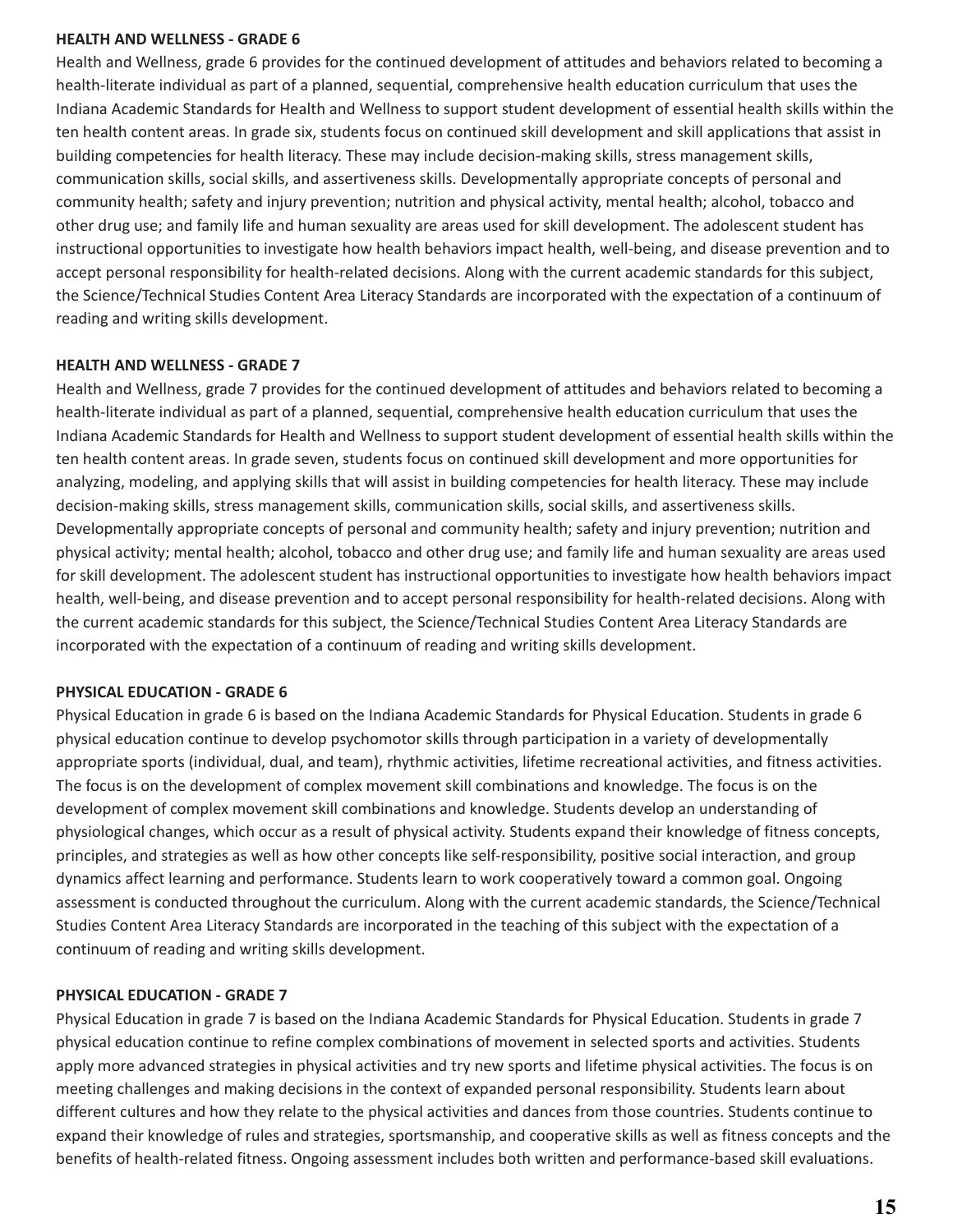Along with the current academic standards, the Science/Technical Studies Content Area Literacy Standards are incorporated in the teaching of this subject with the expectation of a continuum of reading and writing skills development.

#### **PHYSICAL EDUCATION- GRADE 8**

Physical Education in grade 8 based on the Indiana Academic Standards for Physical Education. Students in grade 8 physical education further refine complex motor skills and competencies in selected individual and dual lifetime physical activities, team sports, aquatics, adventure, and rhythmic activities. Students work toward achieving competence in increasingly complex physical activity contexts. Students learn to apply interdisciplinary knowledge (e.g., anatomy, physics) to activity settings and focus on working as a team to solve problems. Students develop plans to enhance their own health-related physical fitness and participate in vigorous activities linked to their skills and levels of fitness. Physical activity is used as a venue for self-expression and for developing positive relationships. Ongoing assessment includes both written and performance-based skill evaluations. Along with the current academic standards, the Science/Technical Studies Content Area Literacy Standards are incorporated in the teaching of this subject with the expectation of a continuum of reading and writing skills development.

## **CAREER AND TECHNICAL EDUCATION**

## **EXPLORING COLLEGE AND CAREERS - GRADES 6 & 7**

Exploring College and Careers provides students opportunities to explore their personal goals, interests, and aptitudes as they relate to career concepts, including the 16 national career clusters and Indiana's College and Career Pathways, and determine what they want and expect for their future. Students learn about various traditional and nontraditional careers and gain an awareness of the level of education and type of training needed for a variety of careers and occupations. Students build good study habits, expand their technology skills, develop or update their graduation plans, and complete a college and career readiness exam. Virtual and real life opportunities are provided for students to observe and explore various careers. Along with the current academic standards for this subject, the Science/Technical Studies Content Area Literacy Standards are incorporated with the expectation of a continuum of reading and writing skills development.

### **PREPARING FOR COLLEGE AND CAREERS - GRADE 8 (High School Credit)**

This course addresses the essential knowledge, skills, and behaviors all students need to live successfully in today's world. Topics include building communication and interpersonal skills; planning and building employability skills; transferring skills to life and work; career exploration and planning. The opportunity for ninth graders to develop FOUR YEAR CAREER PLANS will be included, based on local curriculum needs. **(1 semester 1 credit) Grades and credits for this** course will be included on the student's high school transcript and will be factored into their cumulative GPA.

- Counts as a directed elective or elective for all diplomas
- Must pass at 80% proficiency or the course will be taken again at the high school level

### **BUSINESS AND INFORMATION TECHNOLOGY, MIDDLE LEVEL - GRADE 6, 7, & 8**

This middle school course is an introductory course to keyboarding/computer technology. The first part of the course will focus on keyboarding followed by the basic word processing skills. In addition digital citizenship will be introduced as well. This course will prepare the student to take Digital Citizenship in 7th grade. This approach is in keeping with the ISTE (International Society for Technology in Education) Standards which places heavy emphasis on integrating technology into the curriculum.

#### **CODING/WEB DESIGN - GRADE 7 & 8**

This course provides instruction in the principles of web design and development using HTML (Hyper Text Markup Language) and CSS (Cascading Style Sheet) and current/emerging software programs. The online experiences are composed of self-guided and self-paced tutorials which use scaffolded sets of programming instructions to explore and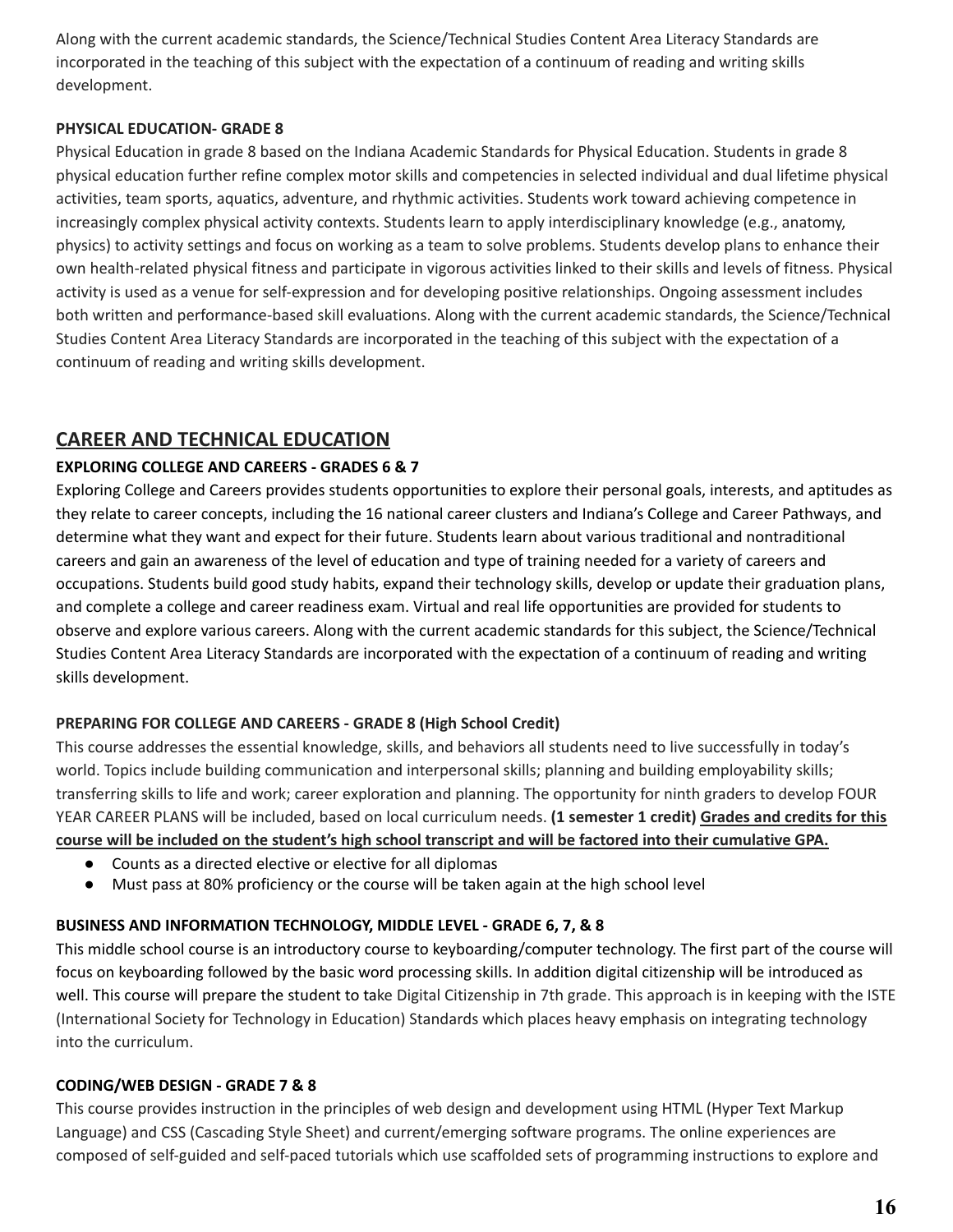practice algorithmic thinking. Instructional strategies include teacher led, peer teaching, collaborative instruction, project-based learning activities.

#### **COMPUTER TECHNOLOGY SUPPORT - BEAR REPAIR - GRADE 7 & 8**

Assist the Technology Department with Computer Technical Support. This course is a graded course, and students will be asked to create projects as well as participate in activities outside the regular school day.

- Must be accepted into the program through an application process.
- Teacher recommendation

#### **PROJECT LEAD THE WAY - SCIENCE OF TECHNOLOGY (GTT) - GRADE 6**

Science impacts the technology of yesterday, today, and the future. Students apply the concepts of physics, chemistry, and nanotechnology to STEM activities and projects, including making ice cream, cleaning up an oil spill, and discovering the properties of nano-material.

#### **PROJECT LEAD THE WAY - MEDICAL DETECTIVES - GRADE 7 & 8**

Students play the role of real-life medical detectives as they analyze genetic testing results to diagnose disease and study DNA evidence found at a "crime scene." They solve medical mysteries through hands-on projects and labs, investigate how to measure and interpret vital signs, and learn how the systems of the human body work together to maintain health.

#### **PROJECT LEAD THE WAY - ENERGY & the ENVIRONMENT - GRADE 7 & 8**

Students are challenged to think big and toward the future as they explore sustainable solutions to our energy needs and investigate the impact of energy on our lives and the world. They design and model alternative energy sources and evaluate options for reducing energy consumption.

#### **PROJECT LEAD THE WAY - DESIGN AND MODELING - GRADE 7 & 8**

Students apply the design process to solve problems and understand the influence of creativity and innovation in their lives. They work in teams to design a playground and furniture, capturing research and ideas in their engineering notebooks. Using Autodesk® design software, students create a virtual image of their designs and produce a portfolio to showcase their innovative solutions.

#### **PROJECT LEAD THE WAY - AUTOMATION AND ROBOTICS - GRADE 7 & 8**

Students trace the history, development, and influence of automation and robotics as they learn about mechanical systems, energy transfer, machine automation, and computer control systems. Students use the VEX Robotics® platform to design, build, and program real-world objects such as traffic lights, toll booths, and robotic arms.

#### **PROJECT LEAD THE WAY - INTRODUCTION TO COMPUTER SCIENCE and APP INVENTOR - GRADE 7 & 8**

Computer Science for Innovators and Makers (IM) teaches students that programming goes beyond the virtual world into the physical world. Students are challenged to creatively use sensors and actuators to develop systems that interact with their environment. While designing algorithms and using computational thinking practices, students code and upload programs to microcontrollers that perform a variety of authentic tasks. The unit broadens students' understanding of computer science concepts through meaningful applications. Teams select and solve a personally relevant problem related to wearable technology, interactive art, or mechanical devices.

PLTW App Creators introduces students to the field of computer science and the concepts of computational thinking, through the creation of mobile apps. Students are challenged to be creative and innovative, as they collaboratively design and develop mobile solutions to engaging, authentic problems. Students experience the

positive impact of the application of computer science to society as well as to other disciplines, particularly biomedical science.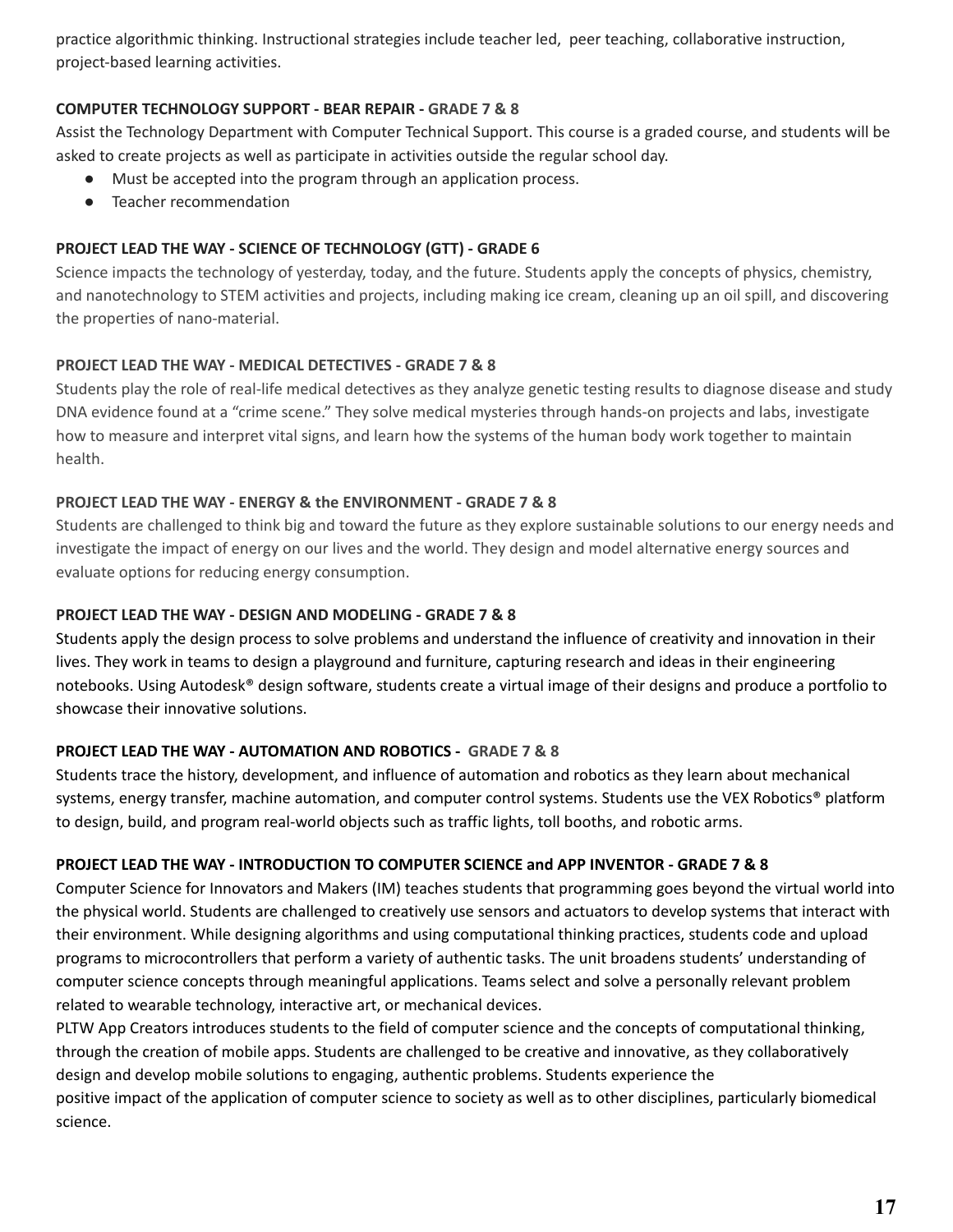#### **ENGINEERING AND TECHNOLOGY, MIDDLE LEVEL - GRADE 7 & 8**

Engineering and Technology Education, Middle Level provides students with hands-on, problem-based learning opportunities to develop, produce, use, and assess products related to engineering and technology. Students additionally develop individual and teamwork skills to participate in society and the workplace. The four domains included in these standards are general engineering and technology concepts, engineering design and development, producing and using technology, and technology careers. Activities should focus on content related to engineering and technology as a body of knowledge, using resources and actions to: (1) apply engineering design, (2) use processes to produce artifacts and systems, (3) use devices tools and systems safely and appropriately, (4) and assess impacts on society and the environment. Along with the current academic standards for this subject, the Science/Technical Studies Content Area Literacy Standards are incorporated with the expectation of a continuum of reading and writing skills development.

#### **MIDDLE LEVEL EXPLORING AGRICULTURE SCIENCE AND BUSINESS - GRADE 7 & 8**

The Middle Level Agriculture Science and Business has flexibility in content due to the variety of local offerings. The nature of this course is to provide students with an overview of various aspects of the agriculture industry. Topics to be covered in this course can include: leadership, supervised agriculture experience, plant and soil science, natural resources, animal science, agribusiness, food science, and power, structure, and technical systems. Along with the current academic standards for this subject, the Science/Technical Studies Content Area Literacy Standards are incorporated with the expectation of a continuum of reading and writing skills development.

#### **FAMILY AND CONSUMER SCIENCES, MIDDLE LEVEL - GRADE 6, 7, & 8**

Family and Consumer Sciences, Middle Level (FACS) prepares students to begin their journey toward becoming independent, productive citizens. The middle school curriculum includes standards for five units of study that are essential for ALL students: Life and Careers, Financial Literacy, Nutrition and Wellness, Human Development, and Relationships. Family and Consumer Sciences (FACS), Middle Level prepares students to acquire personal skills and plan ways to transfer those skills to the workplace; investigate and assume appropriate individual and family roles; understand and apply concepts of balancing work and family; and acquire skills and attitudes that lead them to contribute to the good of the community and society. FACS curriculum includes acquisition of problem-solving, decision-making, higher-order thinking, communication, literacy, and numerical skills in applied community, work, and family contexts. Along with the current academic standards for this subject, the Science/Technical Studies Content Area Literacy Standards are incorporated with the expectation of a continuum of reading and writing skills development.

#### **INTRODUCTION TO AGRICULTURE, FOOD, AND NATURAL RESOURCES - GRADE 8 (High School Credit)**

Introduction to Agriculture, Food and Natural Resources is a two semester course that is highly recommended as a prerequisite to and as a foundation for all other agricultural classes. Through hands-on learning activities, students are encouraged to investigate areas of agriculture. Students are introduced to the following areas of agriculture: animal science, plant and soil science, food science, horticultural science, agricultural business management, natural resources, agriculture power, structure, and technology, careers in agriculture, leadership, and supervised agricultural experience. An activity and project based approach is used along with team building to enhance the effectiveness of the student learning activities. (2 credit, 2 semester course) Grades and credits for this course will be included on the student's **high school transcript and will be factored into their cumulative GPA.**

- Counts as a directed elective or elective for all diplomas
- Must pass at 80% proficiency or the course will be taken again at the high school level

#### **INTRODUCTION TO MANUFACTURING - GRADE 8**

Manufacturing Systems is a course that specializes in how people use modern manufacturing systems with an introduction to manufacturing technology and its relationship to society, individuals, and the environment. An understanding of manufacturing provides a background toward developing engineering & technological literacy. This understanding is developed through the study of the two major technologies, material processing and management technology, used by all manufacturing enterprises. Activities allow students to study techniques used in identifying and obtaining resources in addition to developing an understanding of the primary and secondary processes used to convert